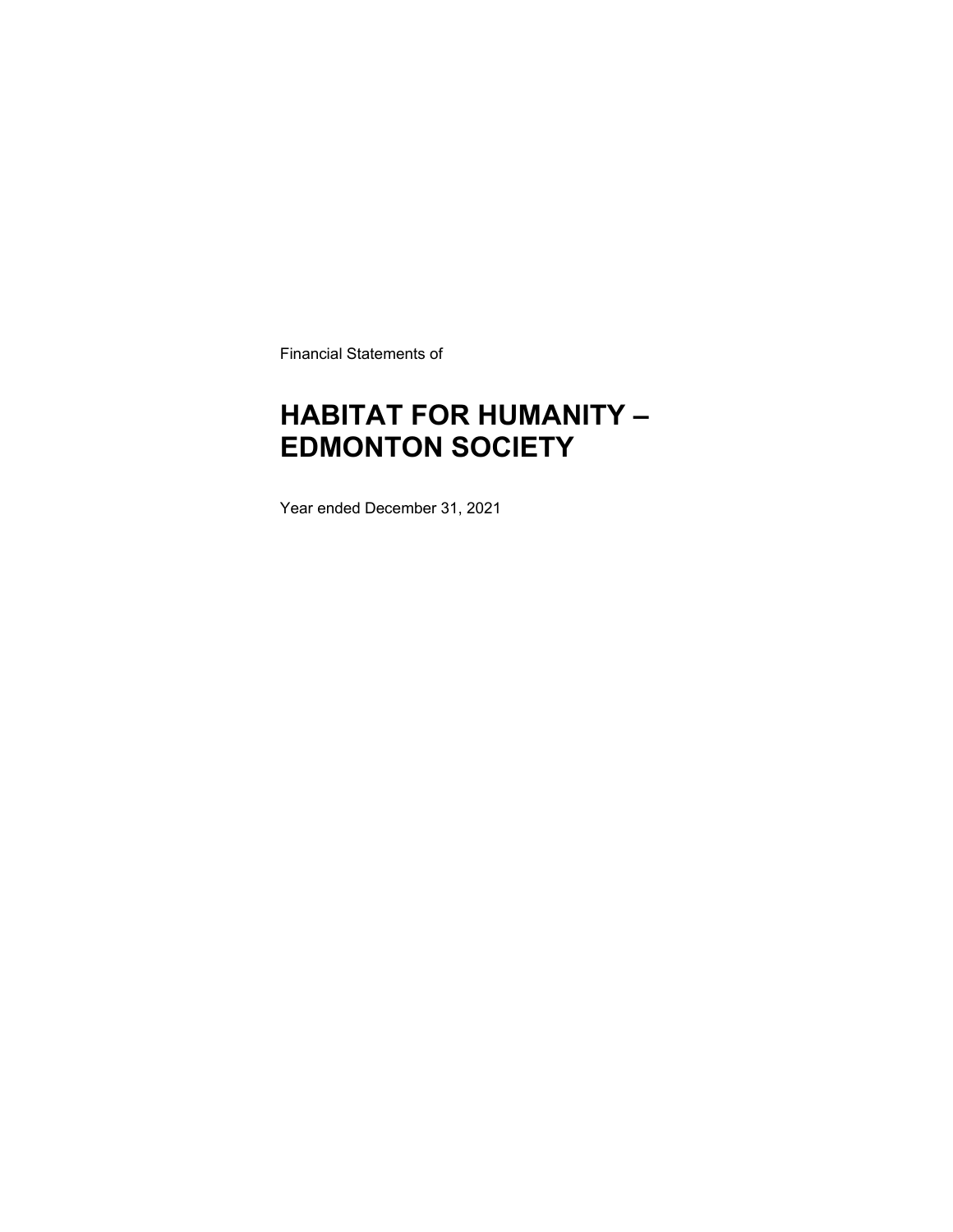### **MANAGEMENT'S RESPONSIBILITY FOR FINANCIAL REPORTING**

The accompanying financial statements for the year ended December 31, 2021 are the responsibility of management and have been reviewed and approved by senior management. The financial statements were prepared in accordance with Canadian accounting standards for not-for-profit organizations and of necessity, include some amounts that are based on estimates and judgment.

To discharge its responsibility for the integrity and objectivity of financial reporting, management maintains systems of financial management and internal control which give consideration to costs, benefits and risks that are designed to:

- provide reasonable assurance that transactions are properly authorized, executed in accordance with prescribed legislation and regulations, and properly recorded so as to maintain accountability of donations and other revenue.
- safeguard the assets and properties under Habitat for Humanity Edmonton Society's administration.

Habitat for Humanity - Edmonton Society carries out its responsibility for the financial statements through its Board of Directors. The Board of Directors meets with management and KPMG LLP to review financial matters, and to approve the financial statements upon finalization of the audit. KPMG LLP has free access to the Board of Directors.

KPMG LLP provides an independent audit of the financial statements. Their examination is conducted in accordance with Canadian Generally Accepted Auditing Standards and includes tests and procedures, which allow them to report on the fairness of the financial statements prepared by management.

 $\mathcal{L}_\text{max}$  , where  $\mathcal{L}_\text{max}$  and  $\mathcal{L}_\text{max}$  and  $\mathcal{L}_\text{max}$ 

Ann-Marie Reddy President and Chief Executive Officer Habitat for Humanity – Edmonton Society

March 24, 2022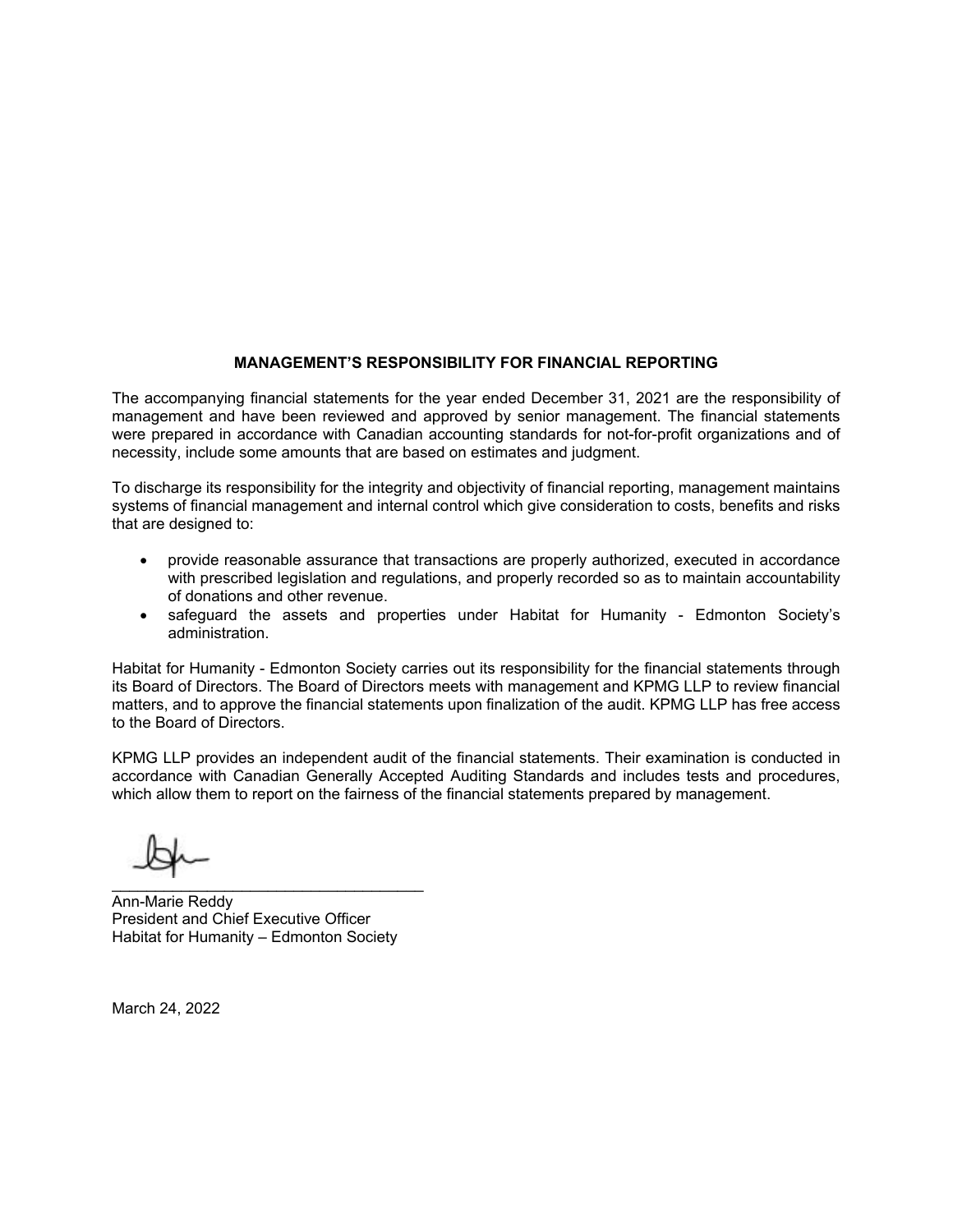

KPMG LLP 2200, 10175 – 101 Street Edmonton, AB T5J 0H3 Telephone (780) 429-7300 Fax (780) 429-7379 www.kpmg.ca

## **INDEPENDENT AUDITORS' REPORT**

To the Directors of Habitat for Humanity – Edmonton Society

## **Opinion**

We have audited the financial statements of Habitat for Humanity - Edmonton Society (the Entity), which comprise:

- the statement of financial position as at December 31, 2021
- the statement of operations for the year then ended
- the statement of changes in net assets for the year then ended
- the statement of cash flow for the year then ended
- and notes to the financial statements, including a summary of significant accounting policies (Hereinafter referred to as the "financial statements").

In our opinion, the accompanying financial statements present fairly, in all material respects, the financial position of the Entity as at December 31, 2021, and its results of its operations, its changes in net assets and its cash flows for the year then ended in accordance with Canadian accounting standards for not-forprofit organizations.

## **Basis for Opinion**

We conducted our audit in accordance with Canadian generally accepted auditing standards. Our responsibilities under those standards are further described in the "*Auditors' Responsibilities for the Audit of the Financial Statements*" section of our auditors' report.

We are independent of the Entity in accordance with the ethical requirements that are relevant to our audit of the financial statements in Canada and we have fulfilled our other ethical responsibilities in accordance with these requirements.

We believe that the audit evidence we have obtained is sufficient and appropriate to provide a basis for our opinion.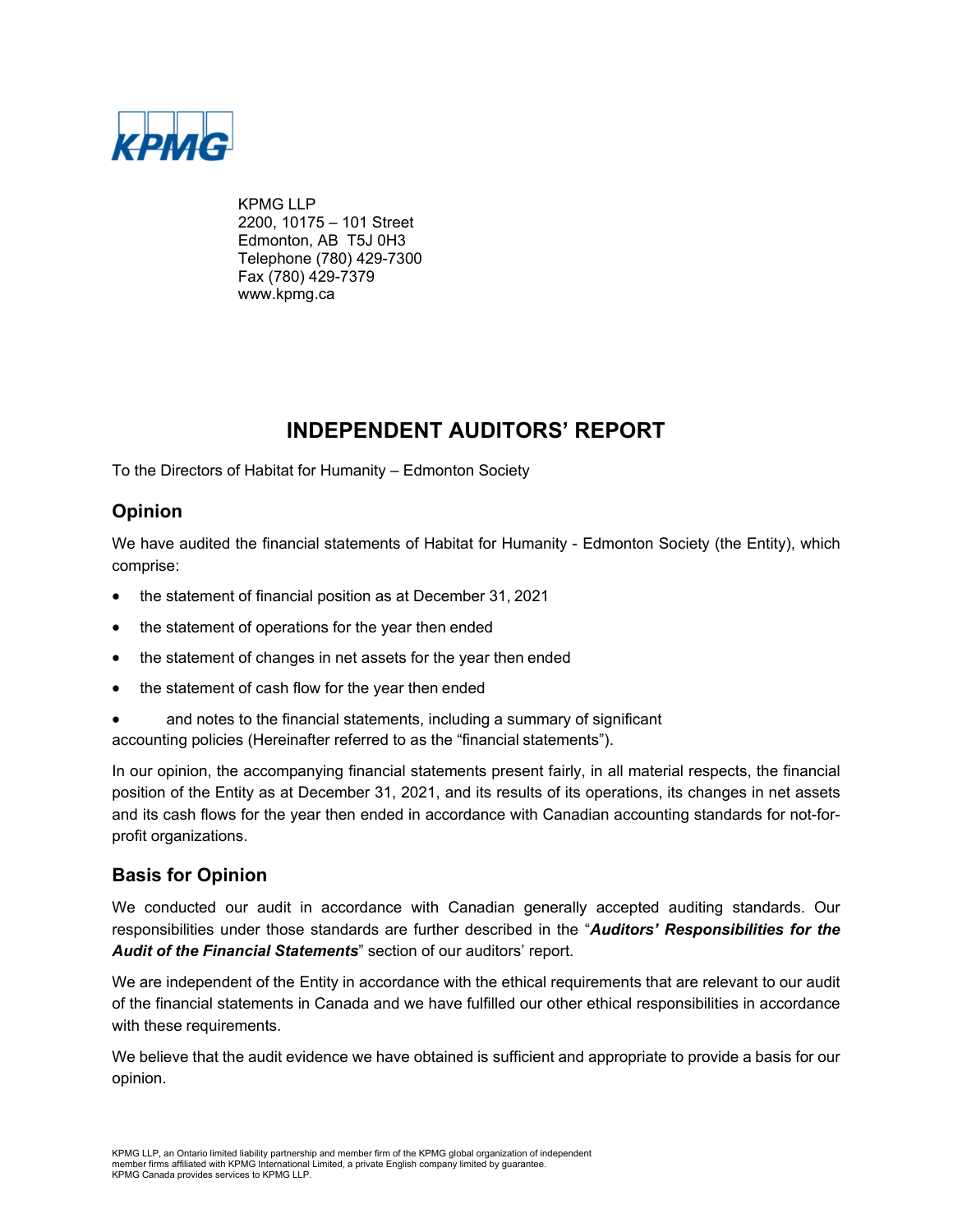

## **Responsibilities of Management and Those Charged with Governance for the Financial Statements**

Management is responsible for the preparation and fair presentation of the financial statements in accordance with Canadian accounting standards for not-for-profit organizations, and for such internal control as management determines is necessary to enable the preparation of financial statements that are free from material misstatement, whether due to fraud or error.

In preparing the financial statements, management is responsible for assessing the Entity's ability to continue as a going concern, disclosing as applicable, matters related to going concern and using the going concern basis of accounting unless management either intends to liquidate the Entity or to cease operations, or has no realistic alternative but to do so.

Those charged with governance are responsible for overseeing the Entity's financial reporting process.

### **Auditors' Responsibilities for the Audit of the Financial Statements**

Our objectives are to obtain reasonable assurance about whether the financial statements as a whole are free from material misstatement, whether due to fraud or error, and to issue an auditors' report that includes our opinion.

Reasonable assurance is a high level of assurance, but is not a guarantee that an audit conducted in accordance with Canadian generally accepted auditing standards will always detect a material misstatement when it exists.

Misstatements can arise from fraud or error and are considered material if, individually or in the aggregate, they could reasonably be expected to influence the economic decisions of users taken on the basis of the financial statements.

As part of an audit in accordance with Canadian generally accepted auditing standards, we exercise professional judgment and maintain professional skepticism throughout the audit.

We also:

 Identify and assess the risks of material misstatement of the financial statements, whether due to fraud or error, design and perform audit procedures responsive to those risks, and obtain audit evidence that is sufficient and appropriate to provide a basis for our opinion.

The risk of not detecting a material misstatement resulting from fraud is higher than for one resulting from error, as fraud may involve collusion, forgery, intentional omissions, misrepresentations, or the override of internal control.

 Obtain an understanding of internal control relevant to the audit in order to design audit procedures that are appropriate in the circumstances, but not for the purpose of expressing an opinion on the effectiveness of the Entity's internal control.

Evaluate the appropriateness of accounting policies used and the reasonableness of accounting estimates and related disclosures made by management.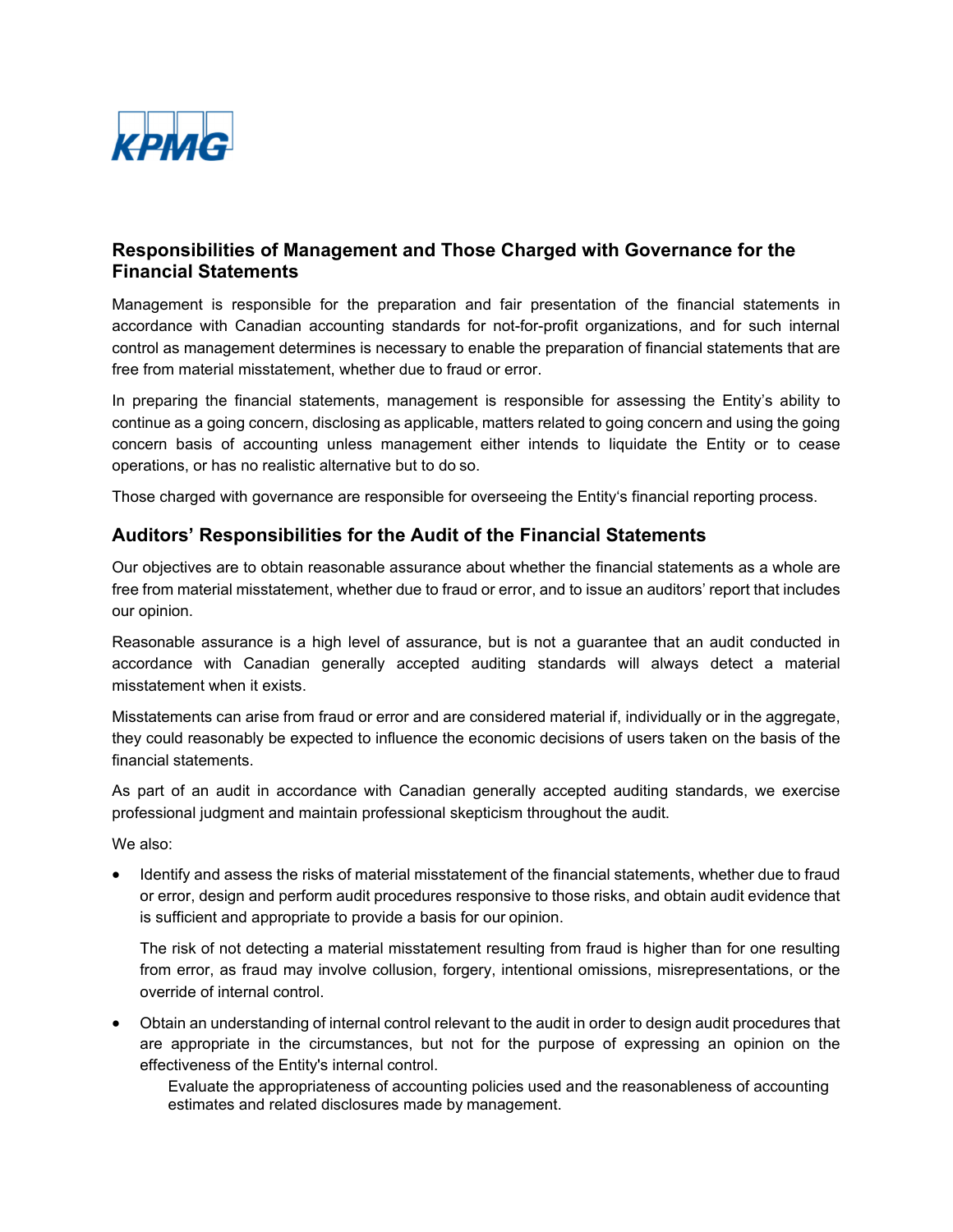

- Conclude on the appropriateness of management's use of the going concern basis of accounting and, based on the audit evidence obtained, whether a material uncertainty exists related to events or conditions that may cast significant doubt on the Entity's ability to continue as a going concern. If we conclude that a material uncertainty exists, we are required to draw attention in our auditors' report to the related disclosures in the financial statements or, if such disclosures are inadequate, to modify our opinion. Our conclusions are based on the audit evidence obtained up to the date of our auditors' report. However, future events or conditions may cause the Entity to cease to continue as a going concern.
- Evaluate the overall presentation, structure and content of the financial statements, including the disclosures, and whether the financial statements represents the underlying transactions and events in a manner that achieves fair presentation.
- Communicate with those charged with governance regarding, among other matters, the planned scope and timing of the audit and significant audit findings, including any significant deficiencies in internal control that we identify during our audit.

 $KPMG$  11P

Chartered Professional Accountants Edmonton, Canada March 24, 2022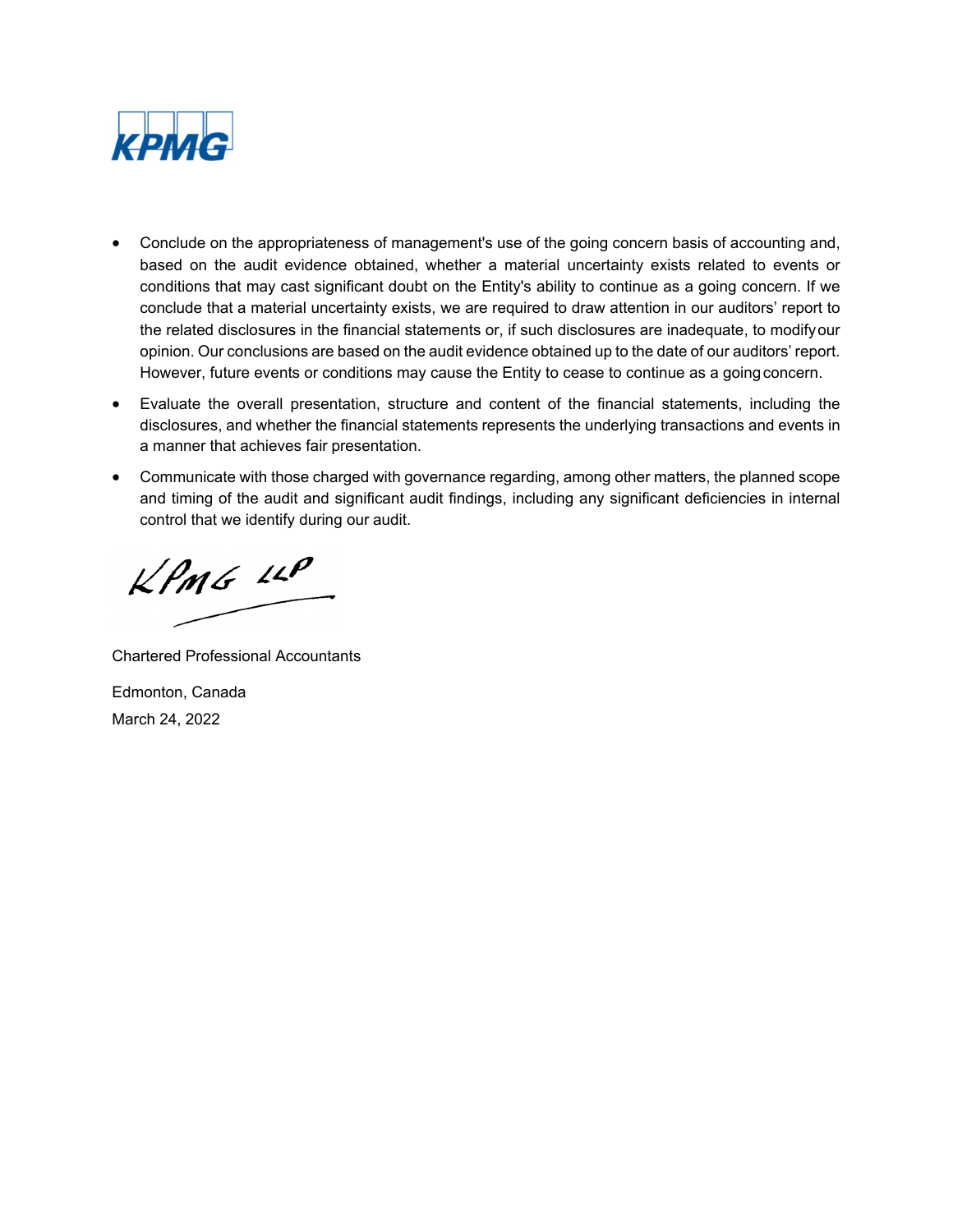Table of Contents

Year ended December 31, 2021

|                                                     | Pages          |
|-----------------------------------------------------|----------------|
| Management's Responsibility for Financial Reporting |                |
| Independent Auditors' Report                        |                |
| <b>Financial Statements</b>                         |                |
| <b>Statement of Financial Position</b>              | 1              |
| <b>Statement of Operations</b>                      | $\overline{2}$ |
| Statement of Changes in Net Assets                  | 3              |
| <b>Statement of Cash Flows</b>                      | 4              |
| <b>Notes to Financial Statements</b>                | 5              |
| Schedule 1 - Homes Asset Inventory                  | 21             |
| Schedule 2 - Program Expenses                       | 22             |
| Schedule 3 - ReStore                                | 23             |
| Schedule 4 - General and Administrative Expenses    | 24             |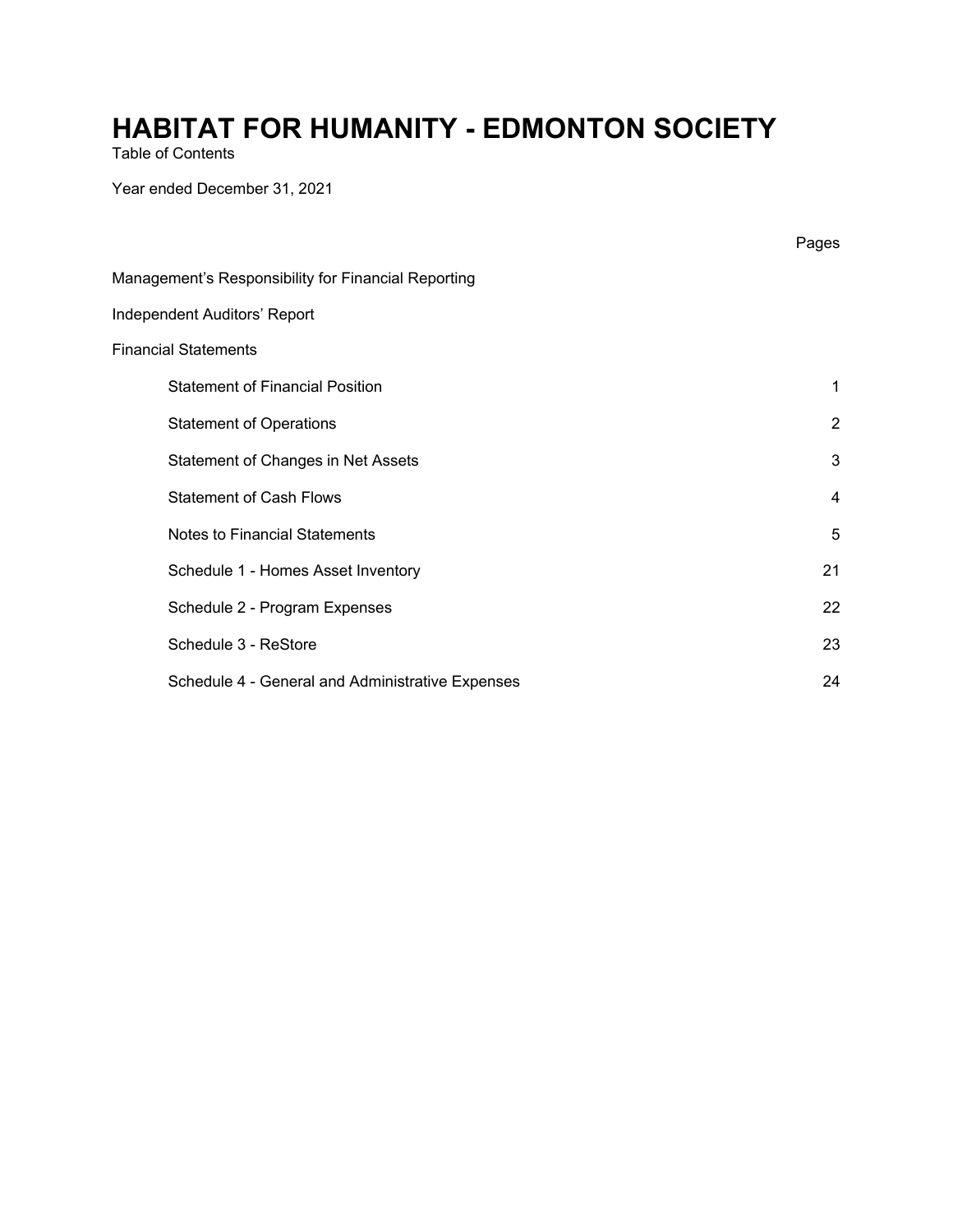Statement of Financial Position

As at December 31, 2021, with comparative information for 2020

|                                                                                        | 2021                    | 2020                    |
|----------------------------------------------------------------------------------------|-------------------------|-------------------------|
| <b>Assets</b>                                                                          |                         |                         |
| Current assets:                                                                        |                         |                         |
| Cash                                                                                   | \$<br>9,971             | \$<br>4,398             |
| Accounts receivable (note 3)                                                           | 759,982                 | 1,363,357               |
| Current portion of mortgages receivable (note 4)                                       | 1,831,866               | 1,536,207               |
| Homes held for sale (Schedule 1)                                                       | 24,972,200              | 36,886,696              |
| Construction in progress (Schedule 1)<br>Land for future builds (Schedule 1)           | 515,912<br>1,079,440    | 2,080,786<br>1,149,537  |
| Other current assets (note 5)                                                          | 266,059                 | 465,396                 |
|                                                                                        | 29,435,430              | 43,486,377              |
| Mortgages receivable (note 4)                                                          | 45,757,505              | 41,894,186              |
| Investments (note 6)                                                                   | 4,798,930               | 1,292,445               |
| Capital assets (note 7)                                                                | 1,695,982               | 1,793,677               |
|                                                                                        | \$<br>81,687,847        | \$<br>88,466,685        |
| <b>Liabilities and Net Assets</b>                                                      |                         |                         |
| <b>Current liabilities:</b>                                                            |                         |                         |
| Operating loan (note 8)                                                                | \$<br>2,627,665         | \$<br>2,658,332         |
| Accounts payable and accrued liabilities (note 9)<br>Due to Partner Families (note 10) | 660,112<br>1,731,423    | 965,377<br>1,952,907    |
| Due to affiliates (note 11)                                                            | 21,875                  | 141,875                 |
| Deferred contributions (note 12)                                                       | 62,141                  | 990,439                 |
| Deferred capital contributions (note 13)                                               | 26,338                  | 3,474                   |
| Current portion of term debt (note 8)                                                  | 5,829,245               | 8,280,630               |
|                                                                                        | 10,958,799              | 14,993,034              |
| Deferred capital contributions (note 13)                                               | 148,578                 | 80,468                  |
| Term debt (note 8)                                                                     | 17,505,892              | 16,067,121              |
|                                                                                        | 28,613,269              | 31,140,623              |
| Net assets:                                                                            |                         |                         |
| Internally restricted                                                                  | 4,798,930               | 1,292,445               |
| Invested in capital assets<br>Unrestricted                                             | 1,521,066<br>46,754,582 | 1,709,735<br>54,323,882 |
|                                                                                        | 53,074,578              | 57,326,062              |
| Commitments (note 19)<br>Impact of COVID-19 (note 21)                                  |                         |                         |
|                                                                                        | \$<br>81,687,847        | \$<br>88,466,685        |

See accompanying notes to financial statements.

\_\_\_\_\_\_\_\_\_\_\_\_\_\_\_\_\_\_\_\_\_\_\_\_\_\_\_\_\_\_\_\_ \_\_\_\_\_\_\_\_\_\_\_\_\_\_\_\_\_\_\_\_\_\_\_\_\_\_\_\_\_\_\_ Chair, Board of Directors Chair, Audit & Risk Committee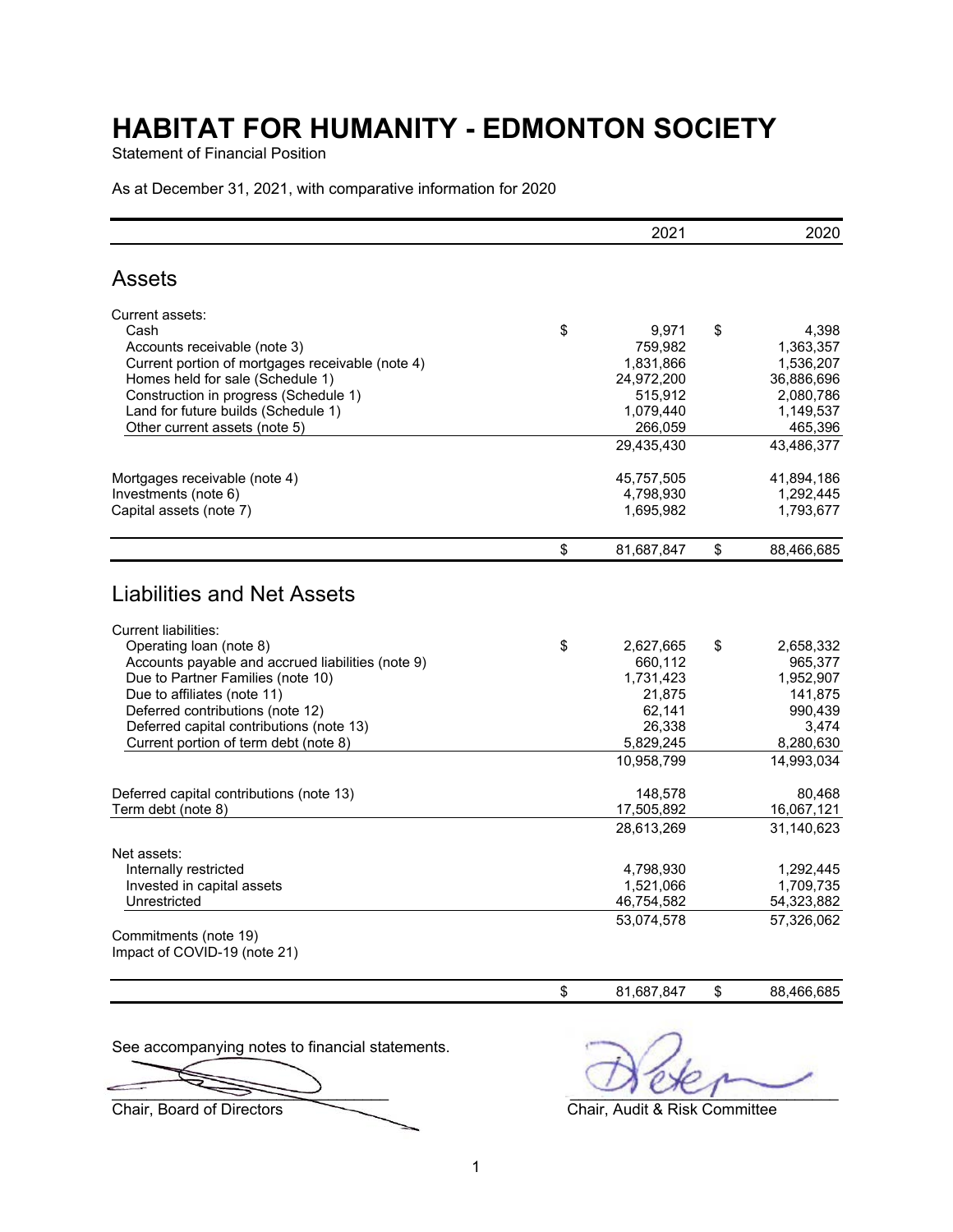Statement of Operations

Year ended December 31, 2021, with comparative information for 2020

|                                                  | 2021              | 2020            |
|--------------------------------------------------|-------------------|-----------------|
| Revenues:                                        |                   |                 |
| Donations and fundraising (note 14)              | \$<br>1,082,624   | \$<br>2,293,849 |
| In kind donations                                | 233,445           | 249,995         |
| Government grants (note 15)                      | 2,419,509         | 3,971,230       |
| Other income                                     | 348,136           | 269,723         |
| Investment income                                | 275,974           | 84,218          |
|                                                  | 4,359,688         | 6,869,015       |
| Sales and cost of sales (note 16):               |                   |                 |
| Home sales                                       | 23,101,306        | 13,132,675      |
| Cost of home sales and building operations       | (27, 954, 754)    | (15, 706, 895)  |
|                                                  | (4,853,448)       | (2,574,220)     |
| Program expenses (Schedule 2):                   |                   |                 |
| Homeowner and community support                  | (1, 159, 698)     | (1,047,777)     |
| Interest on bank overdraft and debt              | (786, 300)        | (871, 779)      |
| Volunteer support                                | (299, 524)        | (354, 199)      |
| Capacity building                                | (144, 504)        | (287, 374)      |
|                                                  | (2,390,026)       | (2,561,129)     |
| Net program activity                             | (2,883,786)       | 1,733,666       |
| ReStore (Schedule 3):                            |                   |                 |
| Revenue                                          | 5,005,731         | 3,910,903       |
| <b>Expenses</b>                                  | (3,839,212)       | (2,880,753)     |
|                                                  | 1,166,519         | 1,030,150       |
| <b>Prefab Contribution Centre:</b>               |                   |                 |
| Revenue                                          | 108,228           | 144,737         |
| <b>Expenses</b>                                  | (103, 628)        | (153, 362)      |
|                                                  | 4,600             | (8,625)         |
| General and administrative expenses (Schedule 4) | (2,538,817)       | (2,636,162)     |
| (Deficiency) excess of revenue over expenses     | \$<br>(4,251,484) | \$<br>119,029   |

See accompanying notes to the financial statements.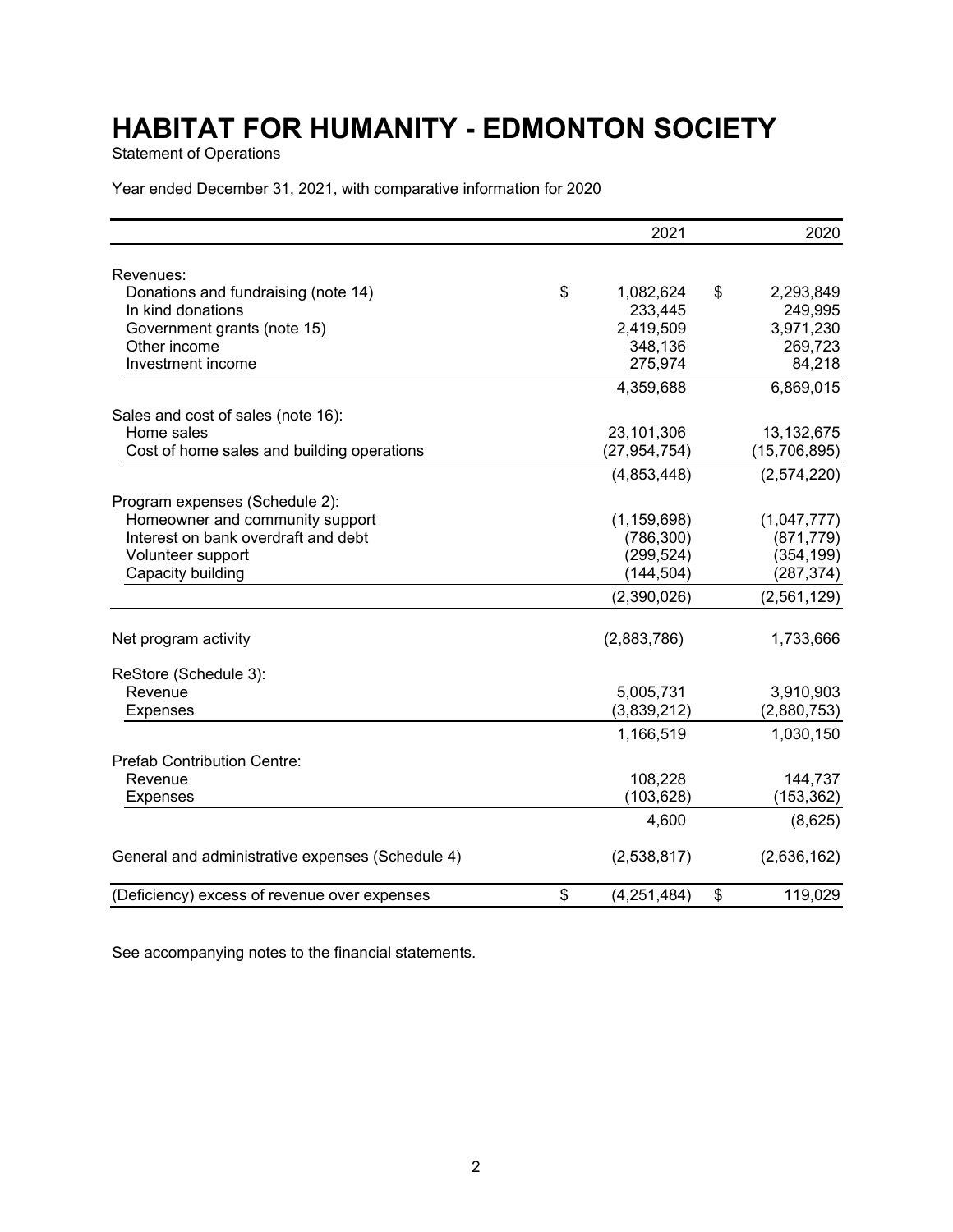Statement of Changes in Net Assets

Year ended December 31, 2021, with comparative information for 2020

|                                    | Internally<br>restricted | Invested in<br>capital<br>assets | Unrestricted                             | 2021             | 2020             |
|------------------------------------|--------------------------|----------------------------------|------------------------------------------|------------------|------------------|
|                                    |                          |                                  |                                          |                  |                  |
| Balance, beginning<br>of year      | \$<br>1,292,445 \$       |                                  | 1,709,735 \$ 54,323,882 \$ 57,326,062 \$ |                  | 57,207,033       |
| Excess of revenue<br>over expenses |                          | 11,521                           | (4,263,005)                              | (4,251,484)      | 119,029          |
| <b>Transfers</b>                   | 3,506,485                |                                  | (3,506,485)                              |                  |                  |
| Investment in<br>capital assets    |                          | (39, 119)                        | 39,119                                   |                  |                  |
| Amortization of<br>capital assets  | ٠                        | (161, 071)                       | 161,071                                  |                  |                  |
| Balance, end of year               | \$<br>4,798,930          | \$<br>1,521,066                  | \$<br>46,754,582                         | \$<br>53,074,578 | \$<br>57,326,062 |

See accompanying notes to the financial statements.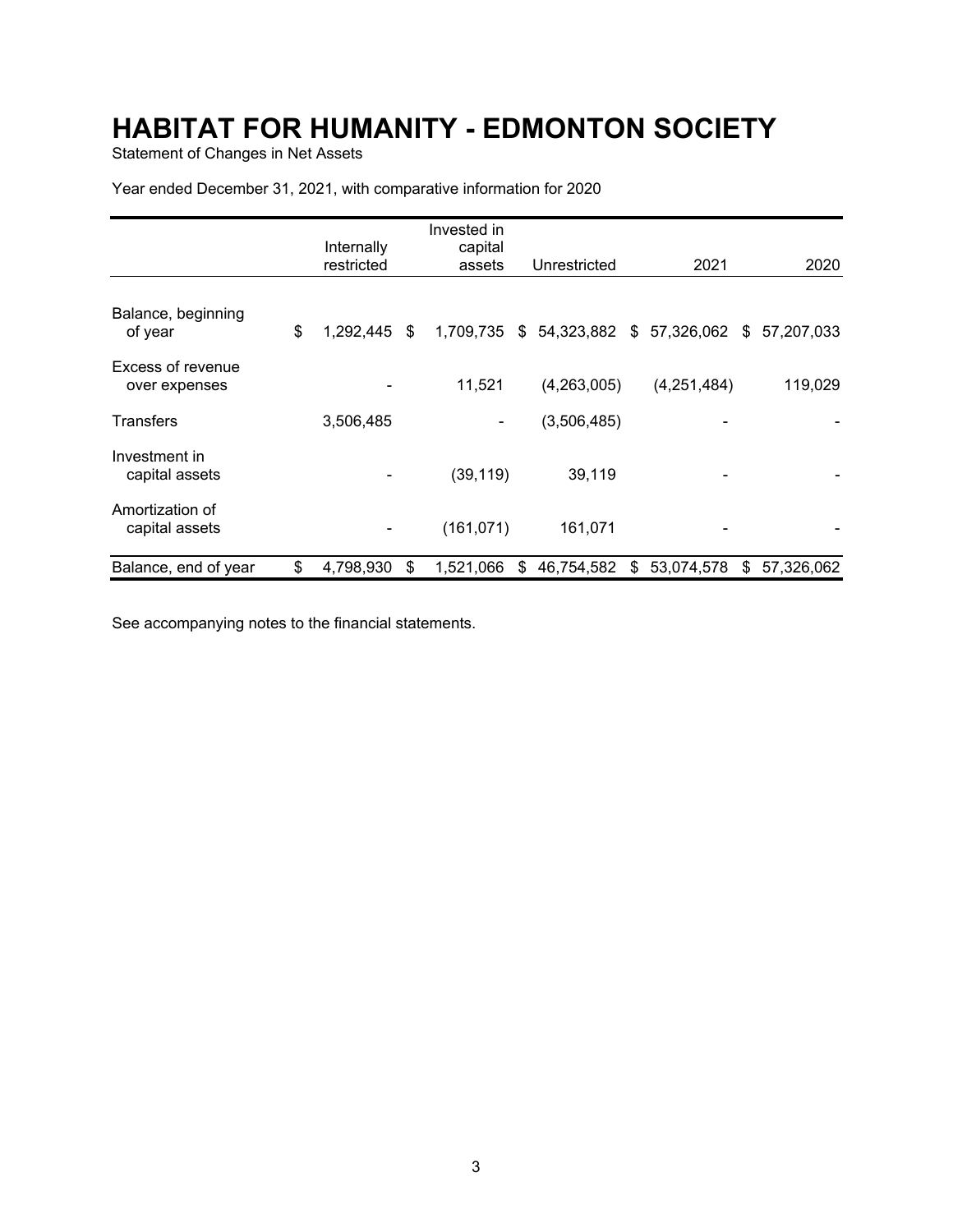Statement of Cash Flows

Year ended December 31, 2021, with comparative information for 2020

|                                                 | 2021                | 2020          |  |
|-------------------------------------------------|---------------------|---------------|--|
| Cash provided by (used in):                     |                     |               |  |
| Operations:                                     |                     |               |  |
| Excess of revenues over expenses                | \$<br>(4, 251, 484) | \$<br>119,029 |  |
| Non-cash Items:                                 |                     |               |  |
| Amortization of capital assets                  | 161,071             | 148,535       |  |
| Amortization of deferred capital contributions  | (11, 521)           | (2,895)       |  |
|                                                 | (4, 101, 934)       | 264,669       |  |
| Change in non-cash working capital:             |                     |               |  |
| Decrease (increase) in accounts receivable      | 603,375             | (637, 813)    |  |
| (Increase) in mortgage receivable               | (4, 158, 978)       | (2,543,416)   |  |
| Decrease in homes held for sale                 | 11,914,496          | 3,572,975     |  |
| Decrease (increase) in construction in progress | 1,564,874           | (1,994,563)   |  |
| Decrease in land for future builds              | 70,097              | 1,279,372     |  |
| Decrease in other current assets                | 199,337             | 65,106        |  |
| (Decrease) increase accounts payable and        |                     |               |  |
| accrued liabilities                             | (305, 265)          | 220,636       |  |
| (Decrease) in due to Partner Families           | (221, 484)          | (45,095)      |  |
| (Decrease) increase in due to affiliates        | (120,000)           | 119,067       |  |
| Increase in deferred capital contributions      | 102,495             | 86,837        |  |
| (Decrease) in deferred contributions            | (928, 298)          | (574, 391)    |  |
|                                                 | 4,618,715           | (186, 616)    |  |
| Investments:                                    |                     |               |  |
| Increase in investments                         | (3,506,485)         | (661, 147)    |  |
| Purchase of capital assets                      | (63, 376)           | (123, 339)    |  |
|                                                 | (3,569,861)         | (784, 486)    |  |
| Financing:                                      |                     |               |  |
| Repayments of operating loan                    | (30, 667)           | (682, 693)    |  |
| Proceeds from debt                              |                     | 2,233,675     |  |
| Repayments of debt principal                    | (1,012,614)         | (581, 109)    |  |
|                                                 | (1,043,281)         | 969,873       |  |
| Increase (decrease) in cash                     | 5,573               | (1,229)       |  |
| Cash, beginning of year                         | 4,398               | 5,627         |  |
| Cash, end of year                               | \$<br>9,971         | \$<br>4,398   |  |

See accompanying notes to the financial statements.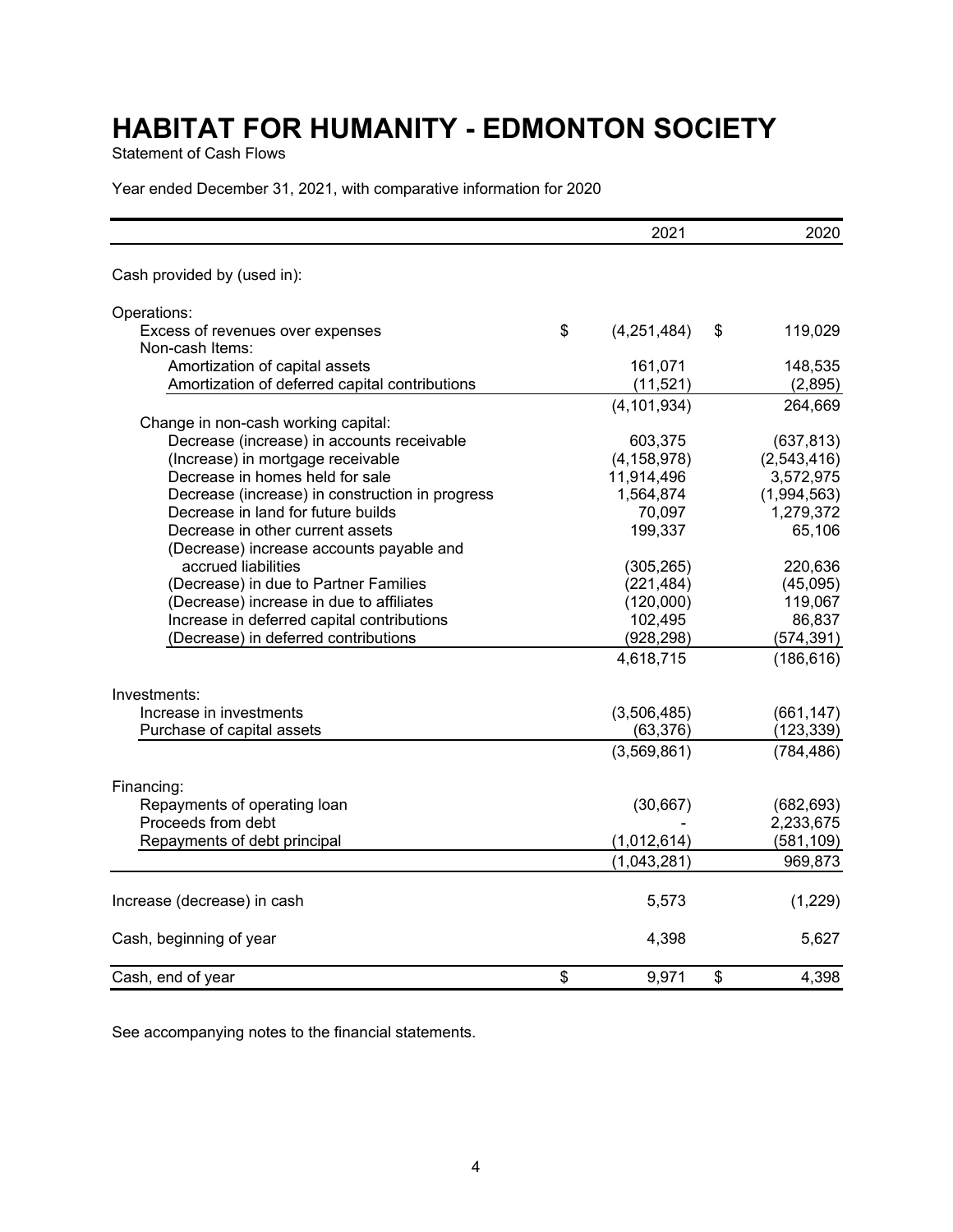Notes to Financial Statements

Year ended December 31, 2021

### **1. Purpose of the Society:**

Habitat for Humanity - Edmonton Society (the "Society") is a housing charity operating in affiliation with Habitat for Humanity Canada and Habitat for Humanity International. The Society's vision is to see a world where everyone has a safe and decent place to live.

The Society operates throughout northern Alberta with a mission to mobilize volunteers and community partners to support the acquisition of affordable housing and the promotion of home ownership as a means to breaking the cycle of poverty. In order to support administrative and fundraising efforts, the Society also sells donated goods and materials at stores called ReStore. The Society has an additional social enterprise through the Prefab Contribution Centre whereby excess capacity is mobilized to build walls and floors for third parties.

The Society is incorporated under the *Societies Act* of the Province of Alberta, is a registered charity with Canada Revenue Agency, and is not subject to income taxes.

In order to enter the Society's homeownership program, a family must meet certain eligibility criteria. Once these criteria have been met, a family is accepted into the program and becomes a Partner Family. Partner Families purchase a Society-owned home through an affordable mortgage that requires monthly payments of no more than 30% of the Partner Family's annual income at inception.

When a Partner Family leaves the program, the Society holds a right of first refusal to repurchase the home sold to a Partner Family. At the time of exiting the home, Partner Families are entitled to their principal mortgage payments less amounts required to repair damage to the home. Additionally, depending on their tenure in the program, some Partner Families may also be entitled to share in market appreciation of the home.

### **2. Significant accounting policies:**

a) Basis of presentation:

The financial statements are prepared by management in accordance with Canadian accounting standards for not-for-profit organizations in Part III of the CPA Canada Handbook.

b) Controlled entities:

Condominium corporations controlled by the Society are not consolidated in these statements.

c) Cash:

Cash consists of cash on hand.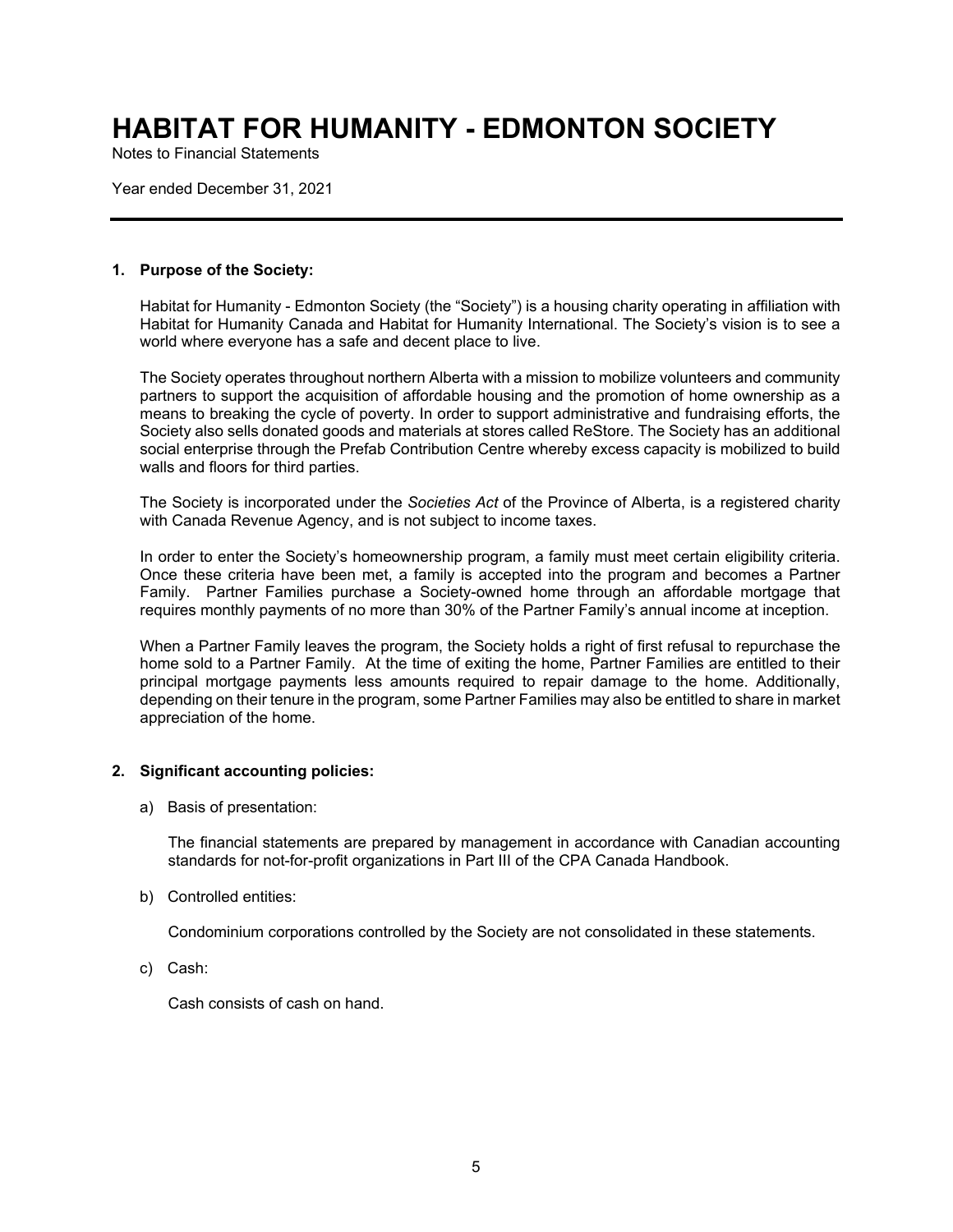Notes to Financial Statements (continued)

Year ended December 31, 2021

#### **2. Significant accounting policies:**

d) Mortgages receivable:

The Society provides non-interest-bearing mortgages to its Partner Families. Mortgages are recorded at fair value at inception and are subsequently recognized at amortized cost.

Historically, the Society offered forgivable second mortgages to certain Partner Families. Due to the uncertainty of collection, these forgivable second mortgages are recognized at a fair value of zero. If conditions arise that require forgivable portions to be repaid, or the right to forgiveness has been forfeited, the previously forgivable portion will be recognized as revenue.

e) Homes held for sale:

Homes held for sale are reported at the lower of cost or net realizable value. Net realizable value is determined as market value (appraised value). Any excess costs over net realizable value are expensed in the year in which the impairment is identified.

f) Construction in progress:

Construction in progress comprises land, materials, labour, and other manufacturing costs accumulated to date for homes not yet completed. Construction in progress is valued at the lower of cost or net realizable value and any excess costs over net realizable value is expensed in the year in which the impairment is identified.

g) Land for future builds:

Land for future builds includes fully serviced lots and raw land purchased for development. Land is valued at the lower of cost or net realizable value and includes lot costs, undeveloped land costs, underground servicing, and rezoning fees.

h) Capital assets:

Capital assets are recorded at cost less accumulated amortization. Contributed capital assets are recorded at fair value at the date of contribution. Capital assets are amortized on a straight-line basis over the assets' estimated useful lives as follows:

| <b>Building Habitat Centre</b> | 25 years   |
|--------------------------------|------------|
| Construction equipment         | 5 years    |
| Leasehold improvements         | lease term |
| Automotive equipment           | 5 years    |
| Office equipment               | 5 years    |
| Retail equipment               | 5 years    |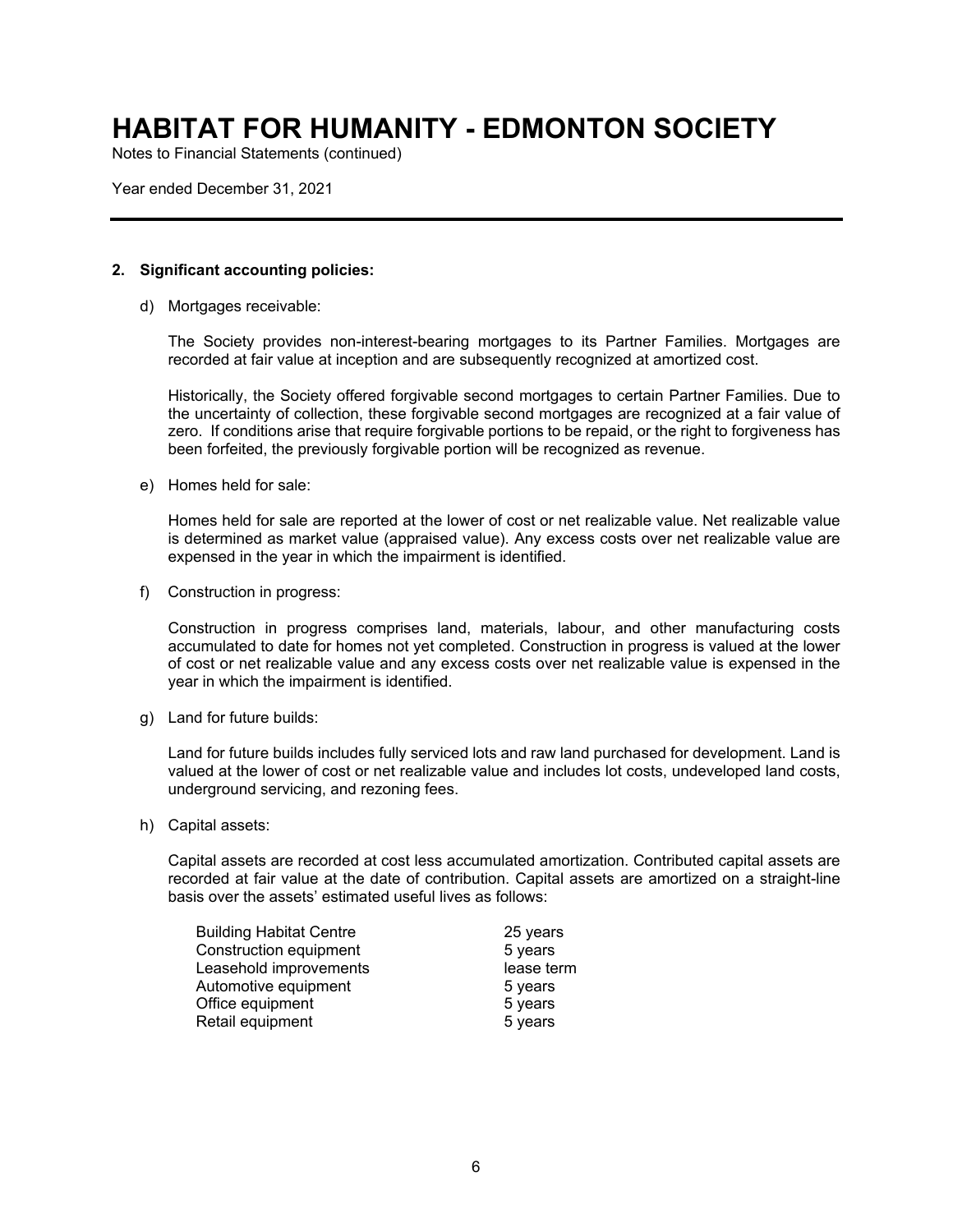Notes to Financial Statements (continued)

Year ended December 31, 2021

### **2. Significant accounting policies (continued):**

i) Revenue recognition:

The Society follows the deferral method of accounting for contributions, which include donations and government grants. Restricted contributions are recognized as revenue during the year in which the related construction costs are incurred for projects under development. Unrestricted contributions and pledges are recognized as revenue when received or receivable if the amount to be received can be reasonably estimated and collection is reasonably assured.

Unrestricted investment income is recognized when earned. Restricted investment income is recognized in revenue in the year in which the related expenses are incurred.

Externally restricted capital contributions are deferred and amortized into revenue at the corresponding amortization rate of the related capital assets.

Home sales are recognized at the date the mortgage is entered into, at which time all the rights and responsibilities of ownership are transferred to partner families.

ReStore sales consist entirely of donated merchandise. Revenue is recognized when the merchandise is sold.

Prefab Contribution Centre sales are recognized when the merchandise is sold.

j) Donated goods and services:

Goods donated to ReStore are not recorded as inventory in these financial statements because the fair value cannot be reasonably determined.

Other donated goods or services are recorded when the fair value can be reasonably estimated.

A substantial number of volunteers make significant contributions of their time to the Society, in all facets of the organization including the building of homes, the operation of two social enterprises (Prefab Contribution Centre and ReStore), the Partner Family selection process and other ancillary tasks such as administration. The fair value of this contributed time is not quantifiable and thus is not reflected in these financial statements.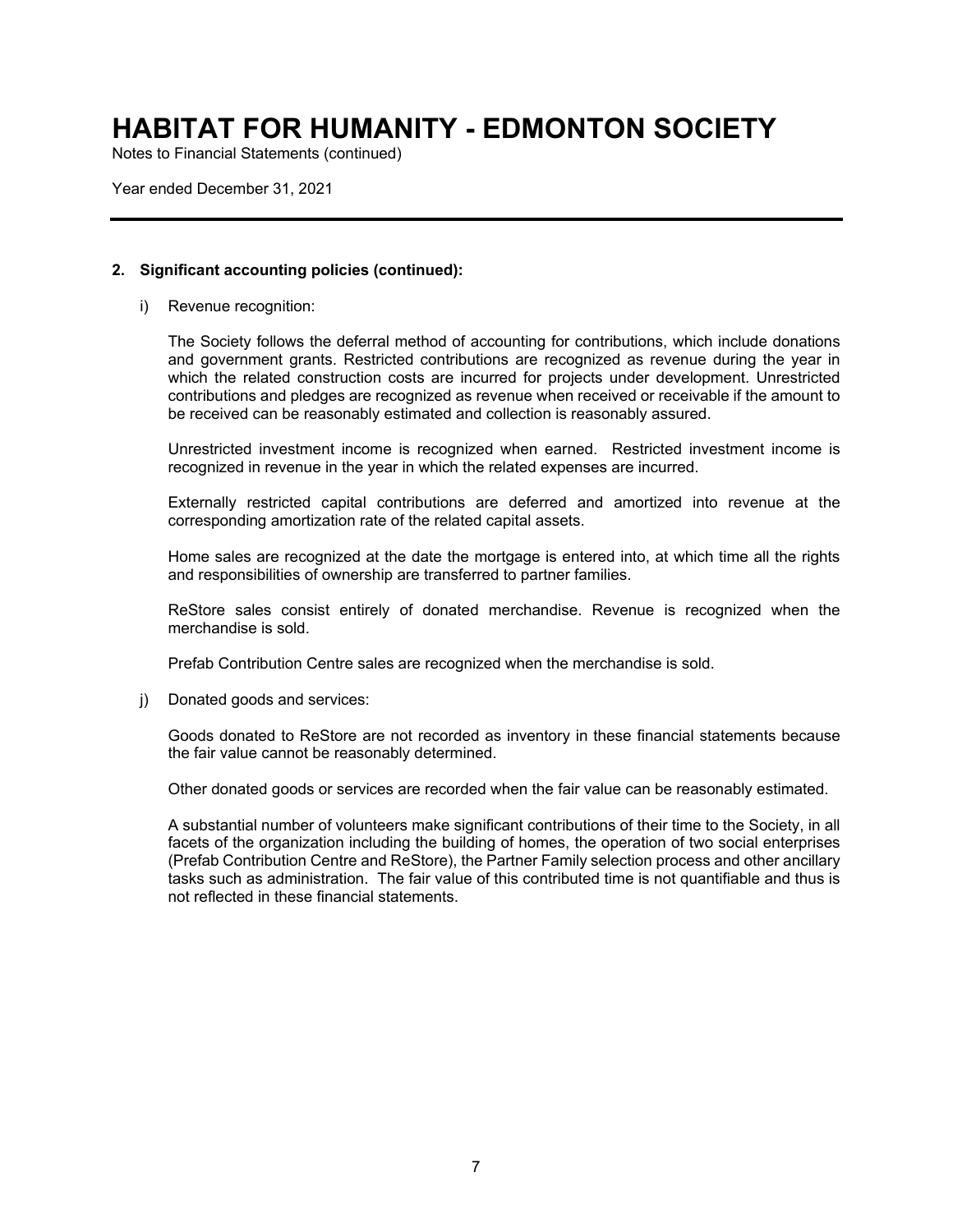Notes to Financial Statements (continued)

Year ended December 31, 2021

### **2. Significant accounting policies (continued):**

k) Internally restricted net assets:

The Board has approved the restriction of certain net assets to be used in the future to fund home repurchases.

l) Financial instruments:

Financial instruments are recorded at fair value on initial recognition. Freestanding derivative instruments that are not in a qualifying hedging relationship and equity instruments that are quoted in an active market are subsequently measured at fair value. All other financial instruments are subsequently recorded at cost or amortized cost.

Transaction costs incurred on the acquisition of financial instruments measured subsequently at fair value are expensed as incurred. All other financial instruments are adjusted by transaction costs incurred on acquisition and financing costs, which are amortized using the straight-line method.

Financial assets are assessed for impairment at the end of the fiscal year. Where an impairment is identified, the Society determines if there is a significant adverse change in the expected amount or timing of future cash flows from the financial asset. If there is a significant adverse change in the expected cash flows, the carrying value of the financial asset is reduced to the highest of the present value of the expected cash flows, the amount that could be realized from selling the financial asset or the amount the Society expects to realize by exercising its right to any collateral. If events and circumstances reverse in a future period, an impairment loss will be reversed to the extent of the improvement, not exceeding the initial carrying value.

m) Use of estimates:

The preparation of these financial statements requires management to make estimates and assumptions that affect the reported amounts of assets and liabilities at the date of the financial statements and the reported amounts of revenue and expense during the year. Actual results could differ from these estimates.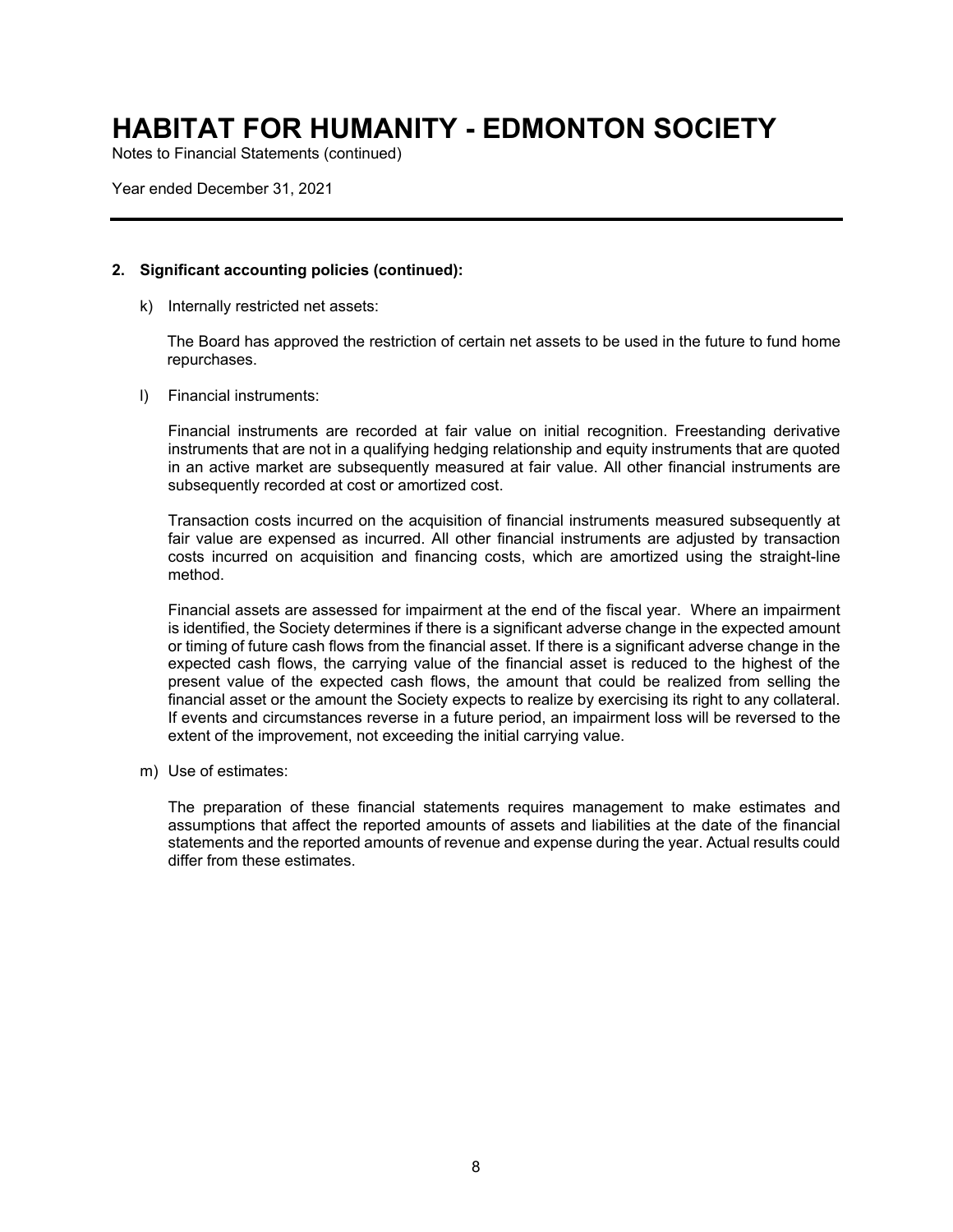Notes to Financial Statements (continued)

Year ended December 31, 2021

#### **3. Accounts receivable:**

|                                                                                                | 2021                                                  | 2020                                                    |
|------------------------------------------------------------------------------------------------|-------------------------------------------------------|---------------------------------------------------------|
| Canada Emergency Wage Subsidy<br>Grants<br>Trade<br>Other<br>Due from condominium corporations | \$<br>18,539<br>573,979<br>59,793<br>23,179<br>84,492 | \$<br>689,799<br>430,000<br>129,725<br>99,410<br>14,423 |
|                                                                                                | \$<br>759,982                                         | \$<br>1,363,357                                         |

#### **4. Mortgages receivable:**

The Society's mortgages receivable include two main types of mortgages, both of which are noninterest bearing. These mortgages are initially recorded at fair value, which is estimated as the present value of all future cash receipts, discounted using the prevailing market interest rate. These mortgages are subsequently recognized at amortized cost. Both the initial fair value adjustment and the annual amortization are recognized in cost of goods sold (note 16).

a) Legacy Mortgages:

A non-interest bearing first mortgage ("Legacy Mortgage") which is preceded by a minimum oneyear tenancy period. A Partner Family is considered a tenant in the first year of occupancy until they complete the requirements to become a homeowner. During this phase, monthly tenancy deposits are collected by the Society and will be applied against the opening mortgage for qualifying families. Mortgage repayment terms are based on family income levels, which are reviewed annually. During the year, there were 25 (2020 - 35) Legacy Mortgages signed, bringing the total number of Legacy Mortgages to 264 (2020 - 271).

b) Open Market Mortgages:

A non-interest bearing second mortgage ("Open Market Mortgage") where a third-party financial institution holds an interest-bearing first mortgage offered at preferred interest rates, while the Society holds a non-interest bearing second mortgage that is fully payable after 20 years. The opening first mortgage is between 30% and 50% of the home sales value, with the initial mortgage proceeds being paid directly to the Society. These first mortgages are strictly between the Partner Family and the financial institution, and thus are arms-length to the Society. There is no required one-year tenancy period for these Partner Families. During the year there were 60 (2020 - 14) Open Market Mortgages signed, bringing the total number of Open Market Mortgages to 82 (2020 - 25).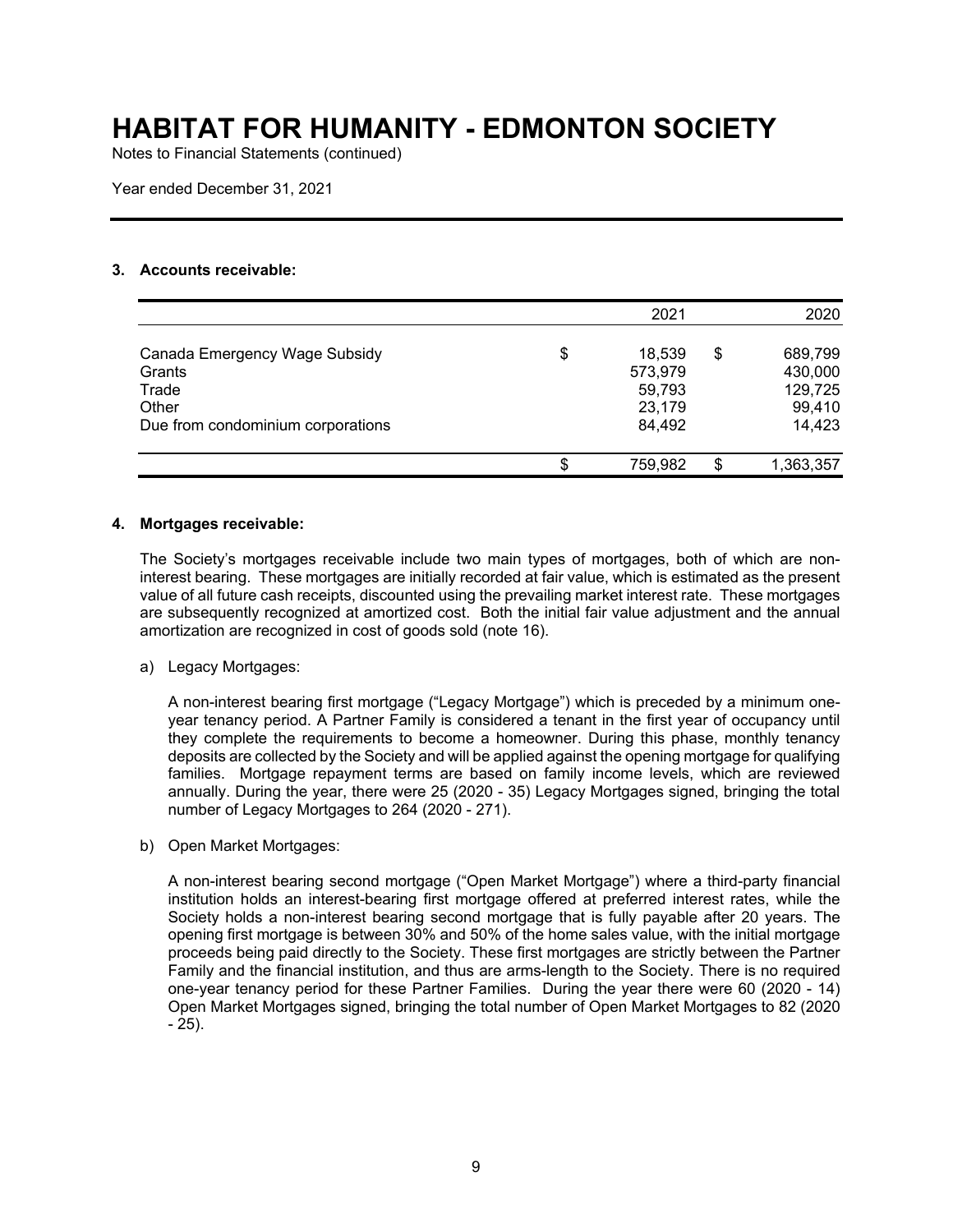Notes to Financial Statements (continued)

Year ended December 31, 2021

### **4. Mortgages receivable (continued):**

|                                                       | 2021                              | 2020                               |
|-------------------------------------------------------|-----------------------------------|------------------------------------|
| <b>Legacy Mortgages</b>                               |                                   |                                    |
| Gross receivable<br>Unamortized fair value adjustment | \$<br>49,377,492<br>(9, 294, 251) | \$<br>51,331,615<br>(10, 106, 588) |
| Amortized cost                                        | 40,083,241                        | 41,225,027                         |
| Less: current portion                                 | (1,850,484)                       | (1,488,312)                        |
| Long-term portion                                     | \$<br>38,232,757                  | \$<br>39,736,715                   |
|                                                       | 2021                              | 2020                               |
| <b>Open Market Mortgages</b>                          |                                   |                                    |
| Gross receivable<br>Unamortized fair value adjustment | \$<br>11,005,196<br>(3,499,066)   | \$<br>3,256,160<br>(1,050,794)     |
| Amortized cost                                        | 7,506,130                         | 2,205,366                          |
| Less: current portion                                 | 18,618                            | (47, 895)                          |
| Long-term portion                                     | \$<br>7,524,748                   | \$<br>2, 157, 471                  |
|                                                       | 2021                              | 2020                               |
| <b>Total Mortgages</b>                                |                                   |                                    |
| Amortized cost                                        | 47,589,371                        | 43,430,393                         |
| Less: current portion                                 | (1,831,866)                       | (1,536,207)                        |
| Long-term portion                                     | \$<br>45,757,505                  | \$<br>41,894,186                   |

During 2021, there were 35 (2020 - 29) homes repurchased from Partner Families with total accumulated equity of \$2,045,733 (2020 - \$1,899,325) paid to Partner Families. Additionally, the Society refunded tenancy deposits to 12 Partner Families (19 – 2020), for a total of \$122,060 (2020 - \$297,624).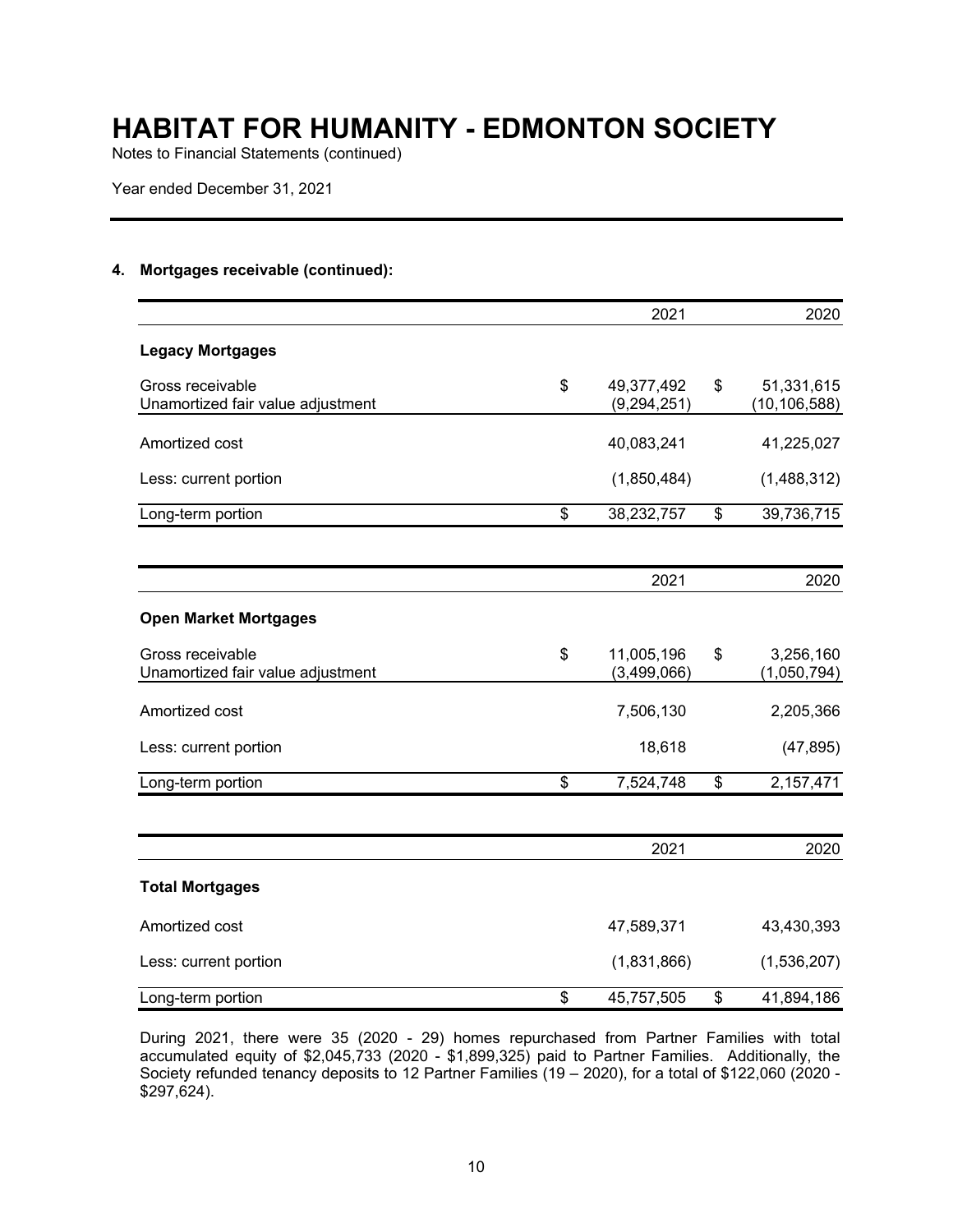Notes to Financial Statements (continued)

Year ended December 31, 2021

#### **4. Mortgages receivable (continued):**

c) Forgivable second mortgages:

Forgivable second mortgages, representing 20% of the appraised value of homes sold, relate to properties sold by the Society from 1998 to 2005. Repayments of second mortgages, based on the resale of the home, are governed by the following terms: within the first 12 years of issuance, full repayment is required; from 12 years to 25 years a predetermined discounted repayment is required; and after 25 years the mortgage is fully forgiven.

At December 31, 2021, 27 (2020 - 33) forgivable second mortgages remain, totaling \$956,755 (2020 - \$1,279,921). These balances are reflected at a fair value of \$0. During 2021 there were no (2020 - 2) forgivable second mortgage repayments and 1 (2020 - 3) forgiven second mortgages.

d) Right of first refusal:

Beginning in 2006, the Society included a clause in mortgage agreements which allows the Society the right of first refusal to repurchase homes should the Partner Family decide to sell their home. The required buyback payment is calculated as the difference between the original sale price of the home to the Partner Family less any outstanding balances on the related mortgage.

### **5. Other current assets:**

|                                                                                             |    | 2021                        |    | 2020                                    |
|---------------------------------------------------------------------------------------------|----|-----------------------------|----|-----------------------------------------|
| Laurel land deposit<br>Prepaid rent and insurance<br>Consumable inventory<br>Other deposits | \$ | 165,195<br>74,037<br>26,827 | S  | 200,000<br>127,246<br>111,323<br>26,827 |
|                                                                                             | S  | 266,059                     | \$ | 465,396                                 |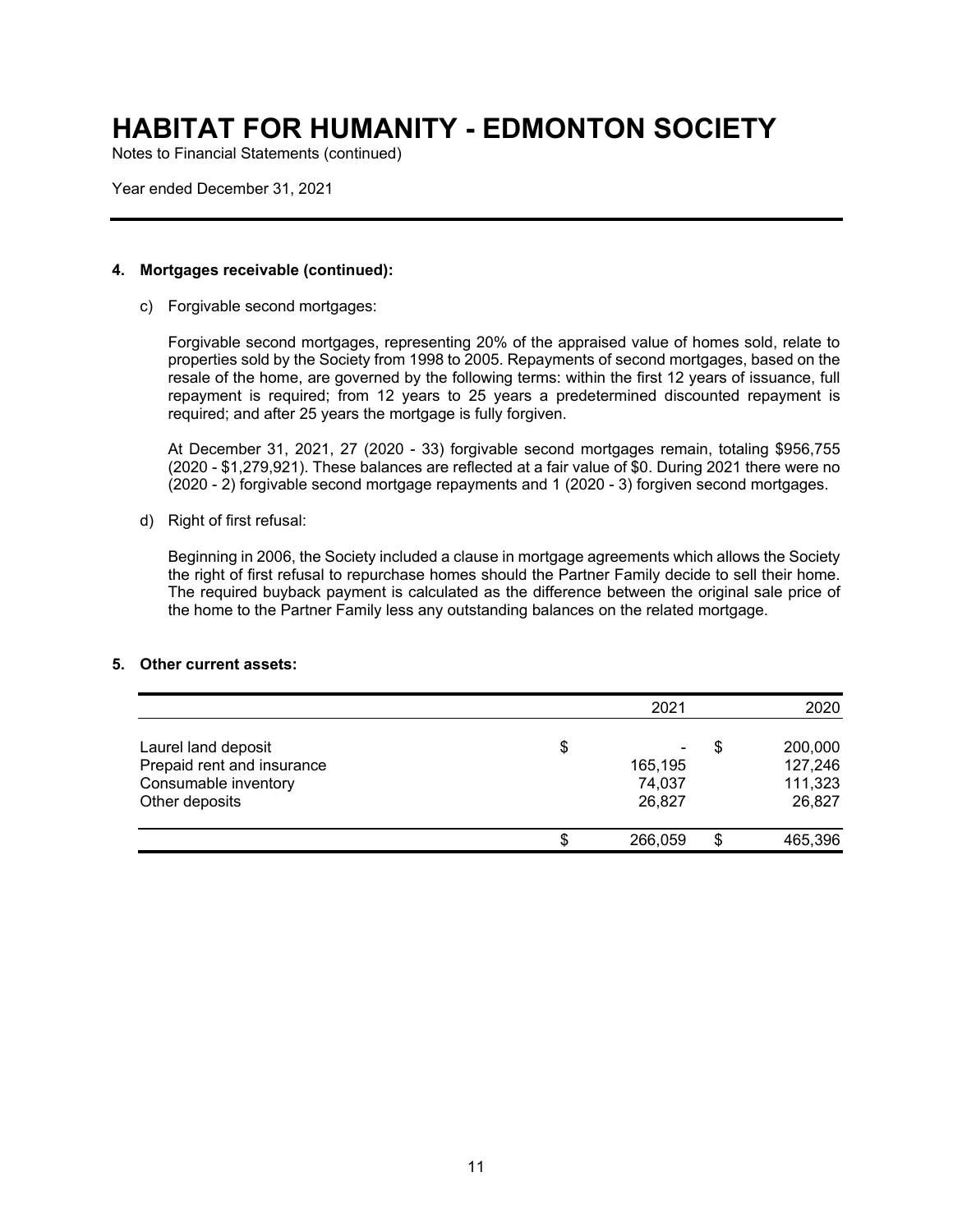Notes to Financial Statements (continued)

Year ended December 31, 2021

### **6. Investments:**

|                                                                                   | 2021                                                 | 2020                                          |
|-----------------------------------------------------------------------------------|------------------------------------------------------|-----------------------------------------------|
| Cash and short-term<br>Fixed income<br>Canadian equities<br>Non-Canadian equities | \$<br>1,113,749<br>1,506,685<br>874,138<br>1,304,358 | \$<br>62,280<br>571,319<br>240,328<br>418,518 |
|                                                                                   | 4,798,930                                            | \$<br>1,292,445                               |

### **7. Capital assets:**

|                                                                                                                                                             |                                                                                   |                                                                             |    | 2021                                                                | 2020                                                                        |
|-------------------------------------------------------------------------------------------------------------------------------------------------------------|-----------------------------------------------------------------------------------|-----------------------------------------------------------------------------|----|---------------------------------------------------------------------|-----------------------------------------------------------------------------|
|                                                                                                                                                             | Cost                                                                              | Accumulated<br>amortization                                                 |    | Net book<br>value                                                   | Net book<br>value                                                           |
| <b>Building, Habitat Centre</b><br>Land<br>Retail equipment<br>Automotive equipment<br>Office equipment<br>Construction equipment<br>Leasehold improvements | \$<br>2,364,274<br>235,000<br>329,906<br>427,371<br>552,995<br>212,321<br>299,197 | \$<br>1,110,991<br>۰<br>208,901<br>400,252<br>496,941<br>212,178<br>295,819 | \$ | 1,253,283<br>235,000<br>121,005<br>27,119<br>56,054<br>143<br>3,378 | \$<br>1.338.641<br>235,000<br>129,217<br>44,494<br>28,636<br>9,772<br>7,917 |
|                                                                                                                                                             | \$<br>4,421,064                                                                   | \$<br>2,725,082                                                             | S  | 1,695,982                                                           | \$<br>1,793,677                                                             |

Amortization of construction equipment and equipment under capital lease during the year of \$3,807 (2020 - \$17,182) is recognized as part of the total cost of home sales and building operations and thus is not separately reflected in the Statement of Operations. Total amortization recognized during the year is \$161,071 (2020 - \$148,535).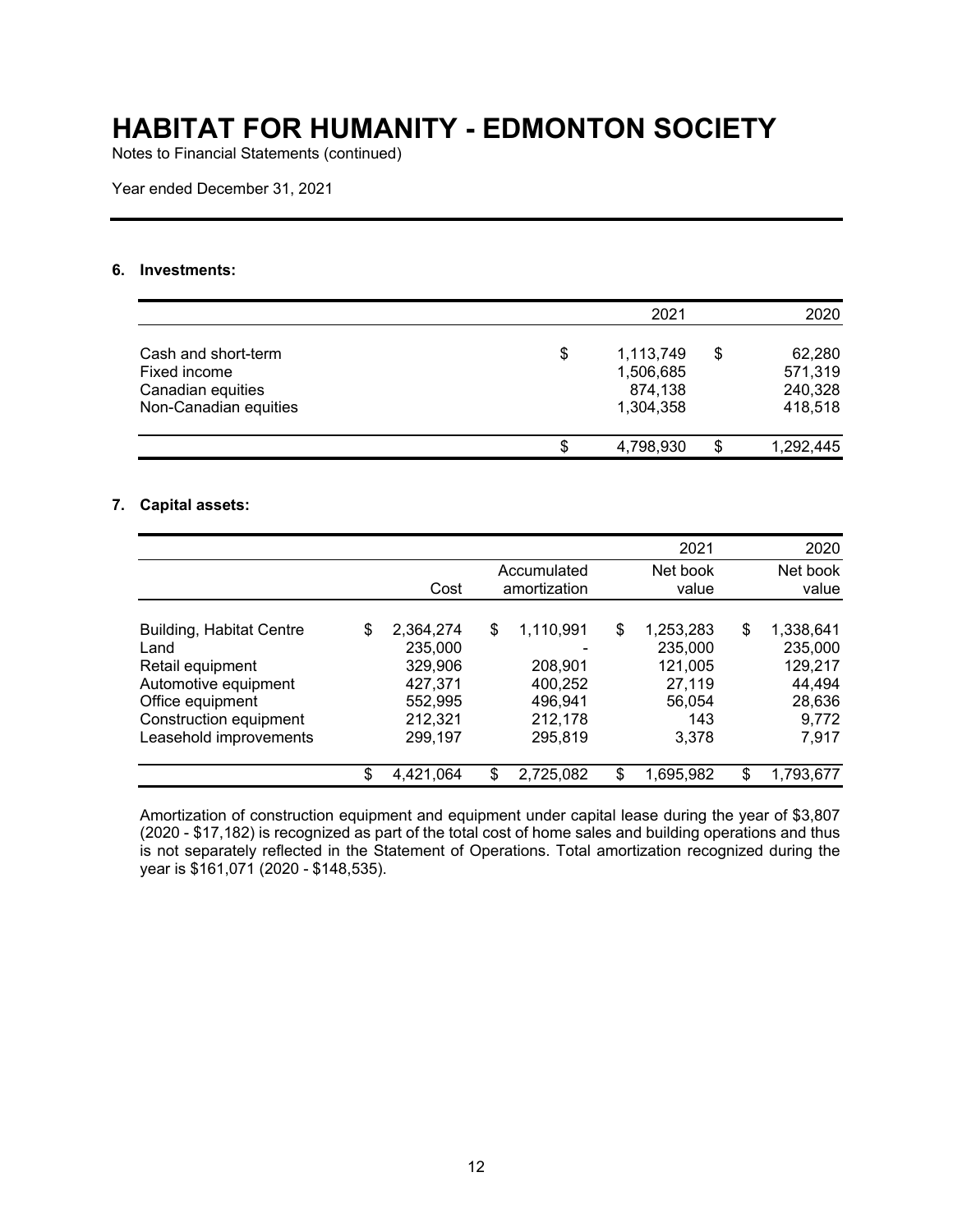Notes to Financial Statements (continued)

Year ended December 31, 2021

### **8. Operating and term loans:**

|                                                                                                                                                     | 2021                   | 2020                   |
|-----------------------------------------------------------------------------------------------------------------------------------------------------|------------------------|------------------------|
| Operating loan                                                                                                                                      | \$<br>2,627,665        | 2,658,332              |
| Fixed term loan (35), interest at 2.13% per annum<br>due March 30, 2026                                                                             | 1,119,599              |                        |
| Fixed term loan (31), interest at 2.05% per annum<br>due November 30, 2023                                                                          | 954,998                | 995,820                |
| Fixed term loan (28), interest at 2.00% per annum<br>due February 28, 2024                                                                          | 3,174,679              |                        |
| Fixed term loan (15), interest at 3.70% per annum, to<br>March 30, 2023, 0.15% per annum above prime<br>lending rate thereafter, due March 30, 2022 | 5,029,629              | 5,233,713              |
| Fixed term loan (16), interest at 3.80% per annum, to<br>March 30, 2023, 0.15% per annum above prime<br>lending rate thereafter, due March 30, 2023 | 5,034,487              | 5,236,712              |
| Fixed term loan, interest at 3.50% per annum, to<br>March 30, 2021, 0.15% per annum above prime<br>lending rate thereafter, due March 30, 2024      |                        | 5,227,653              |
| Fixed term loan (37), interest at 0.15% per annum<br>due November 30, 2023                                                                          | 943,768                |                        |
| Fixed term loan (14), interest at 2.79% per annum,<br>to May 14, 2025, 0.15% per annum above prime<br>lending rate thereafter, due March 30, 2026   | 3,886,656              |                        |
| Fixed term loan (36), interest at 3.13% per annum,<br>due August 30, 2026                                                                           | 3,176,321              |                        |
| Fixed term loan, interest at 2.05% per annum, due<br>January 31, 2021 - August 30, 2021                                                             |                        | 7,638,853              |
| CMHC term loan, interest at 0%, payable in full on<br>February 6, 2023                                                                              | 15,000                 | 15,000                 |
| <b>Total debt</b>                                                                                                                                   | 25,962,802             | 27,006,083             |
| Less: current portion of term loans<br>Less: operating loan                                                                                         | 5,829,245<br>2,627,665 | 8,280,630<br>2,658,332 |
|                                                                                                                                                     | \$<br>17,505,892       | \$<br>16,067,121       |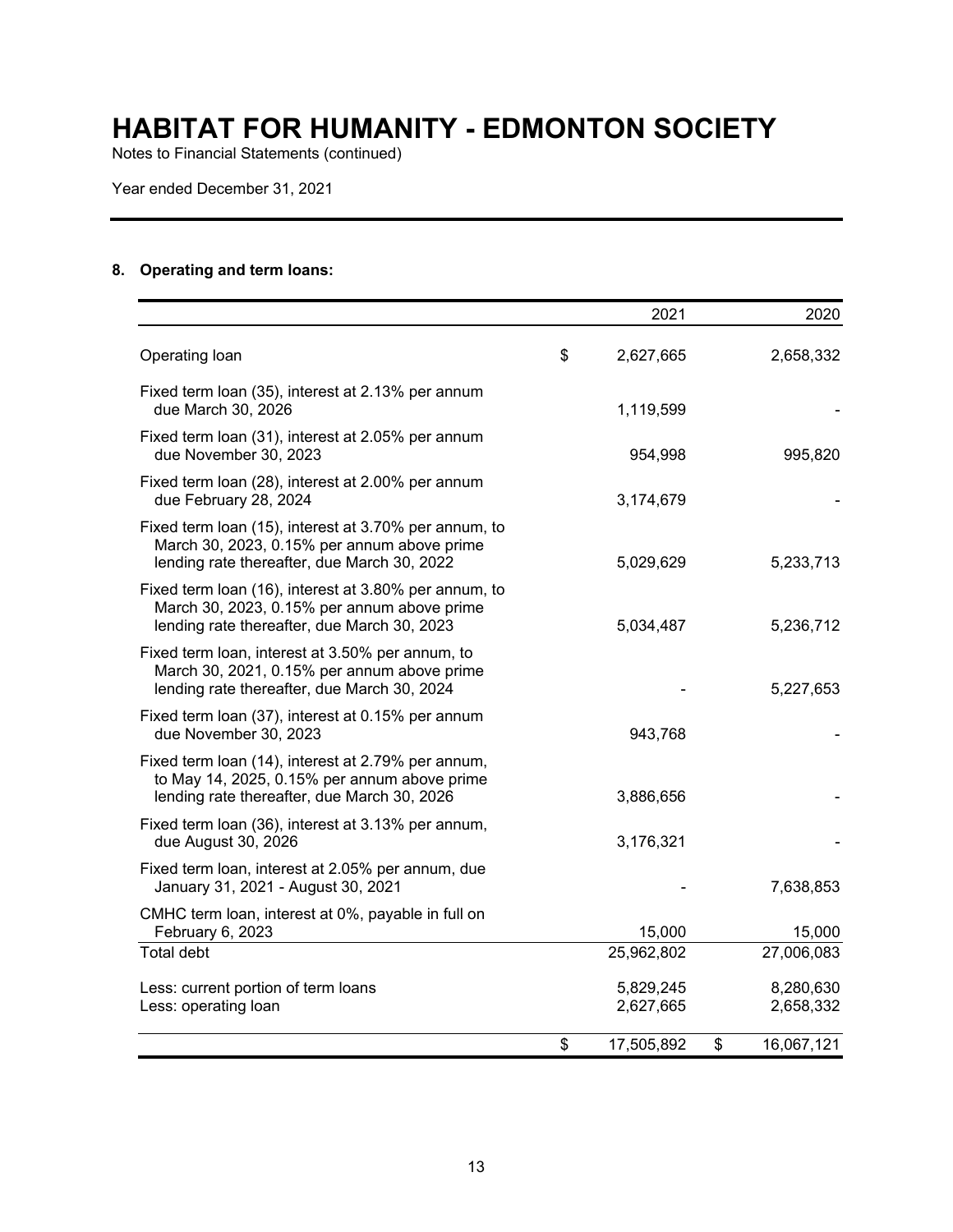Notes to Financial Statements (continued)

Year ended December 31, 2021

### **8. Operating and term loans (continued):**

- a) Operating loan, available by way of prime rate loans, letters of credit and stand-by letters of guarantee, authorized to \$6,500,000, due on demand and secured by assignment general mortgage and homes held for sale excluding properties located on Crown, Metis, or leased land in addition to a general security agreement covering all property.
- b) Committed revolving facility, available by way of fixed and floating rate term loans, authorized to \$27,500,000, amortized to a maximum of 20 years, secured by demand promissory notes and assignment of general mortgage and homes held for sale excluding properties located on Crown, Metis, or leased land in addition to a general security agreement covering all property.

The funds available under the operating loans are reduced by any outstanding letters of credit issued pursuant to this facility agreement. At December 31, 2021, the Society had outstanding letters of credit, totaling \$22,000 (2020 - \$791,370).

The Society must maintain a Debt Service Coverage (DSC) ratio of not less than 100% at all times. The DSC is adjusted by certain non-recurring or unusual items that may occur during the period. At December 31, 2021, the Society was in compliance with the DSC ratio.

The level of financing under the committed revolving facility and operating loan will at all times be the lessor of:

- A. Authorized Credit Limits and
- B. The total of:
	- i) 60% of the principal balance of first position mortgages on eligible first position mortgages in good standing plus;
	- ii) 60% of the value of eligible properties held for resale.

Interest of \$723,447 (2020 - \$771,987) for fixed term loans is included in the interest expense in the statement of operations.

Principal repayments over the next five years are due as follows:

| 2022<br>2023 | \$ | 5,829,245<br>7,163,566 |
|--------------|----|------------------------|
| 2024<br>2025 |    | 3,228,431<br>378,937   |
| 2026         |    | 6,734,958              |
|              | S  | 23,335,137             |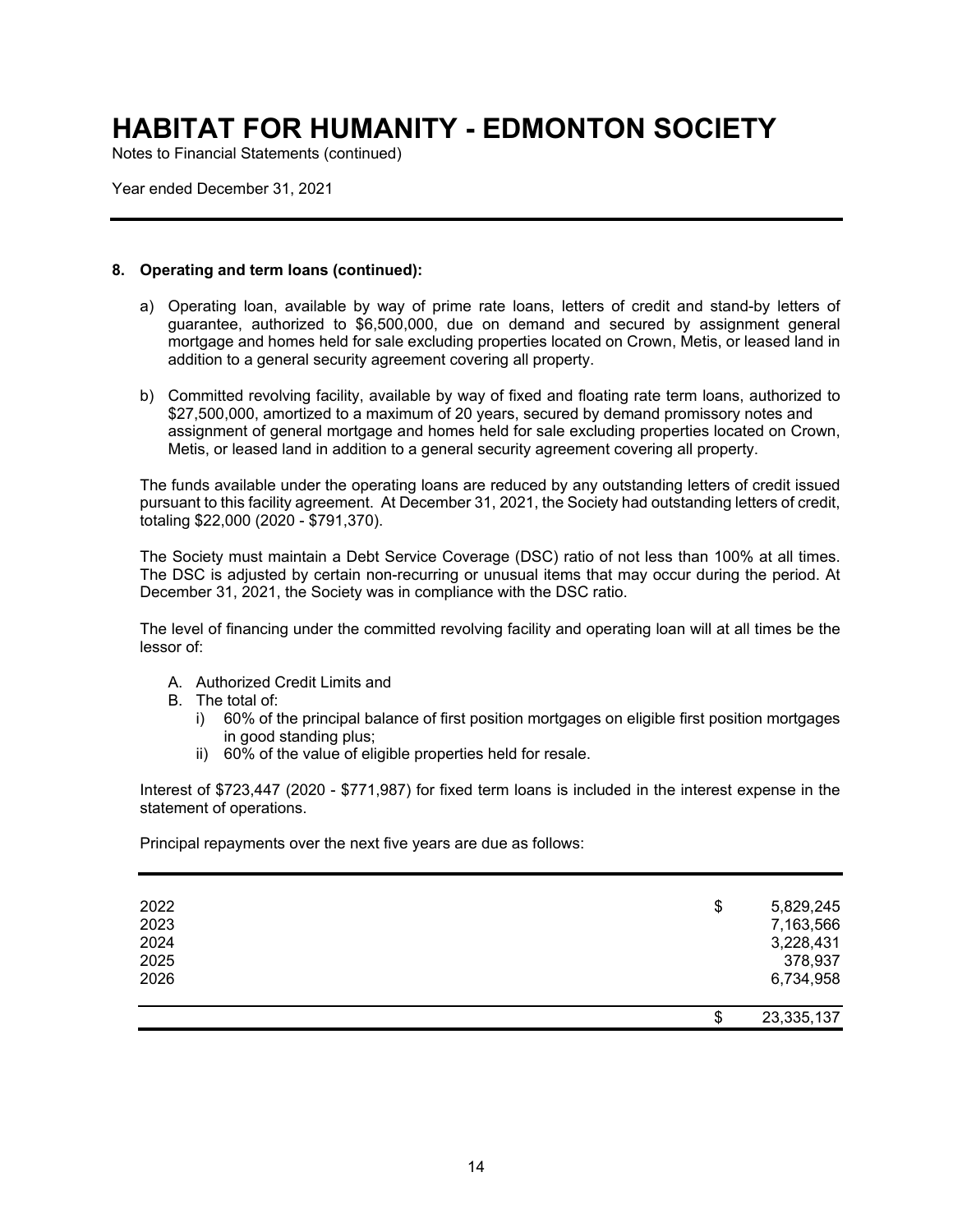Notes to Financial Statements (continued)

Year ended December 31, 2021

### **9. Government remittances:**

Included in accounts payable and accrued liabilities at year-end are government remittances payable of \$nil (2020 - \$56,322). Government remittances included in accounts receivable are \$7,785 (2020 - \$nil).

#### **10. Due to Partner Families:**

|                                                                                       |   | 2021                 |     | 2020                 |
|---------------------------------------------------------------------------------------|---|----------------------|-----|----------------------|
| Security and tenant deposits<br>Amounts to be remitted for property tax and insurance | S | 1,037,321<br>694,102 | \$. | 1,432,149<br>520,758 |
|                                                                                       |   | 1,731,423            |     | 1,952,907            |

Under the Legacy Mortgage, there is a one-year tenancy period. During this period, monthly tenancy deposits are collected by the Society and will be applied against the opening mortgage for qualifying families.

### **11. Due to affiliates:**

Government of Alberta – *Affordable Housing Program* funding is administered by the Society for all Habitat for Humanity affiliates in Alberta. Other than acting as administrator of these funds, there are no financial transactions between the Society and other Habitat for Humanity affiliates in Alberta. The assets, liabilities, net assets, and results of operations for affiliates are not included in these financial statements.

### **12. Deferred contributions:**

Deferred contributions represent restricted contributions and grants that were unspent at the year end.

|                                                                                                                                                               |   | 2021                                             | 2020                                                      |
|---------------------------------------------------------------------------------------------------------------------------------------------------------------|---|--------------------------------------------------|-----------------------------------------------------------|
| Balance, beginning of year<br>Contributions<br>Recognized as revenue (government grants) (note 15)<br>Recognized as revenue (other donations and fundraising) | S | 990.439<br>1,510,834<br>(2,419,509)<br>(19, 623) | \$<br>1,346,155<br>4,609,905<br>(3,971,230)<br>(994, 391) |
| Balance, end of year                                                                                                                                          |   | 62.141                                           | 990,439                                                   |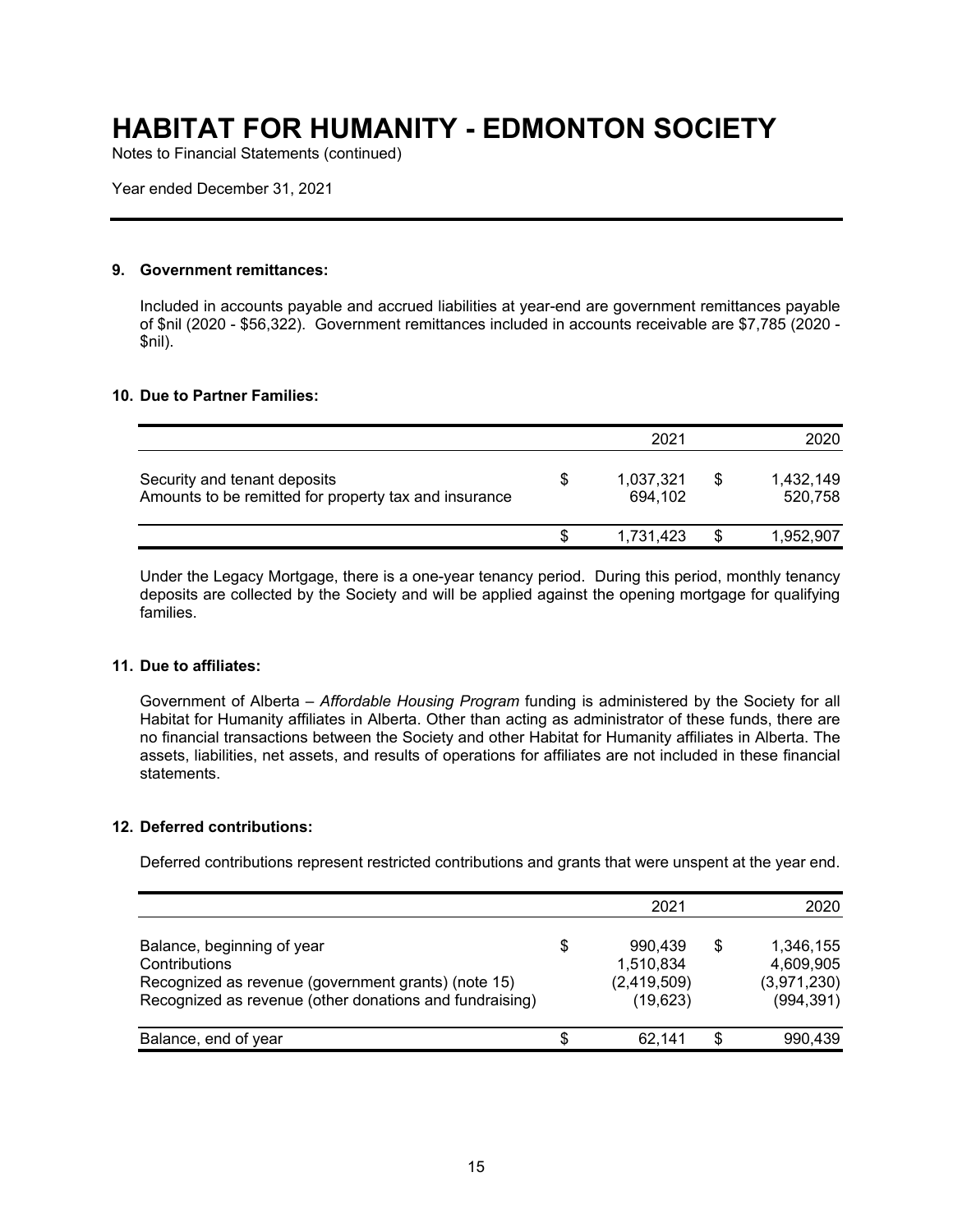Notes to Financial Statements (continued)

Year ended December 31, 2021

### **13. Deferred capital contributions:**

Deferred capital contributions represent designated donations and grants for capital purchases that were unamortized at the year-end.

|                             | 2021         |    | 2020     |
|-----------------------------|--------------|----|----------|
| Balance, beginning of year  | \$<br>83,942 | \$ |          |
| Contributions               | 102,495      |    | 86,837   |
| Recognized as other revenue | (11, 521)    |    | (2,895)  |
|                             |              |    |          |
| Balance, end of year        | 174,916      |    | 83,942   |
| Less: current portion       | (26, 338)    |    | (3, 474) |
| Long-term portion           | 148,578      | S  | 80,468   |

### **14. Donations and fundraising**

|                                                   | 2021            |    | 2020                 |
|---------------------------------------------------|-----------------|----|----------------------|
| General donations<br>Grande Prairie home donation | \$<br>1,082,624 | \$ | 1,313,849<br>980,000 |
|                                                   | \$<br>1,082,624 | S  | 2,293,849            |

### **15. Government grant program revenue:**

|                                                                                                                              |    | 2021                                     | 2020                                               |
|------------------------------------------------------------------------------------------------------------------------------|----|------------------------------------------|----------------------------------------------------|
| Government of Alberta grants<br>Canada Mortgage and Housing Corporation<br>Municipal grants<br>Canada Emergency Wage Subsidy | \$ | 871,522<br>730,175<br>504,000<br>313,812 | \$<br>1,613,694<br>378,405<br>696,000<br>1,283,131 |
|                                                                                                                              | S  | 2,419,509                                | \$<br>3,971,230                                    |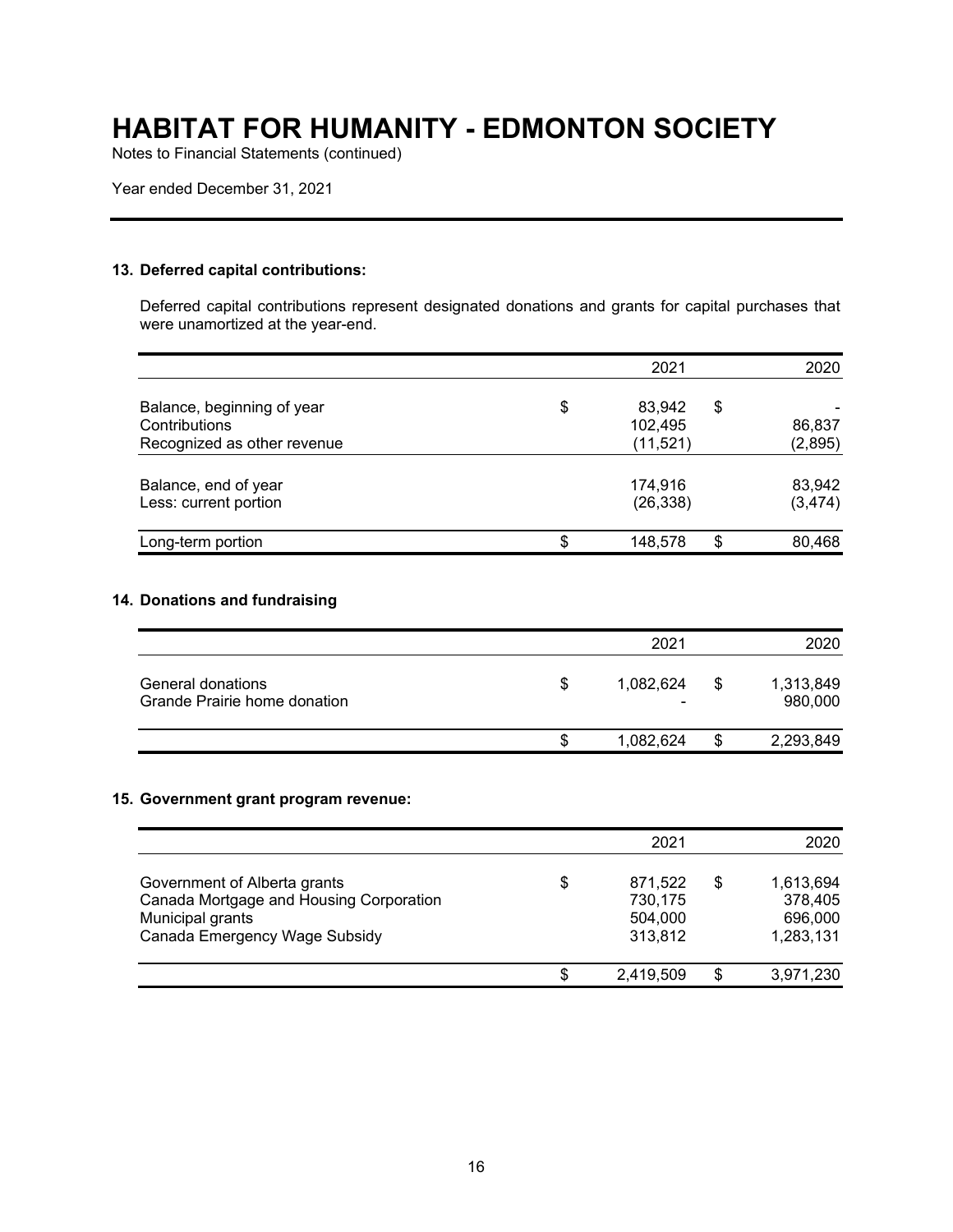Notes to Financial Statements (continued)

Year ended December 31, 2021

### **16. Sales and cost of sales:**

|                                                 | 2021              | 2020              |
|-------------------------------------------------|-------------------|-------------------|
| <b>Legacy Mortgages</b>                         |                   |                   |
| Home sales                                      | \$<br>6,833,806   | \$<br>9,485,675   |
| Cost of home sales                              | (6,772,886)       | (9,449,072)       |
| Fair value adjustment (Note 4)                  | (1, 248, 596)     | (1,786,209)       |
|                                                 | (1, 187, 676)     | (1,749,606)       |
| <b>Open Market Mortgages</b>                    |                   |                   |
| Home sales                                      | \$<br>16,267,500  | \$<br>3,647,000   |
| Cost of home sales                              | (16,054,848)      | (3,637,800)       |
| Fair value adjustment (Note 4)                  | (2,652,852)       | (581,729)         |
|                                                 | (2,440,200)       | (572,529)         |
| Amortization of fair value adjustments (Note 4) |                   |                   |
| Legacy Mortgages                                | 2,060,932         | 1,921,014         |
| Open Market Mortgages                           | 204,580           | 111,834           |
| Costs of repurchased homes                      | (1,740,795)       | (1, 190, 191)     |
| Other                                           | (1,750,289)       | (1,094,742)       |
|                                                 | \$<br>(4,853,448) | \$<br>(2,574,220) |

### **17. Mortgage and tenancy cash receipts:**

Mortgage and tenancy cash receipts represents funds collected from Partner Families through mortgage payments and tenancy prepayments. These funds are used as follows: 1) repaying debt, 2) reinvesting in building or acquiring additional homes, and 3) funding an investment reserve to fund future buybacks. The following amounts were received during the year:

|                                                                                                                                                                                 | 2021                                              |    | 2020                                                    |
|---------------------------------------------------------------------------------------------------------------------------------------------------------------------------------|---------------------------------------------------|----|---------------------------------------------------------|
| Monthly mortgage payments<br>Open Market Mortgages - first mortgage proceeds<br>Tenancy payments<br>Rental payments recognized as income<br>Forgivable second mortgage payments | \$<br>2,574,228<br>8,103,050<br>675,176<br>59,200 | \$ | 2,311,006<br>1,591,568<br>1,131,657<br>56,400<br>25,350 |
|                                                                                                                                                                                 | 11,411,654                                        | S  | 5,115,981                                               |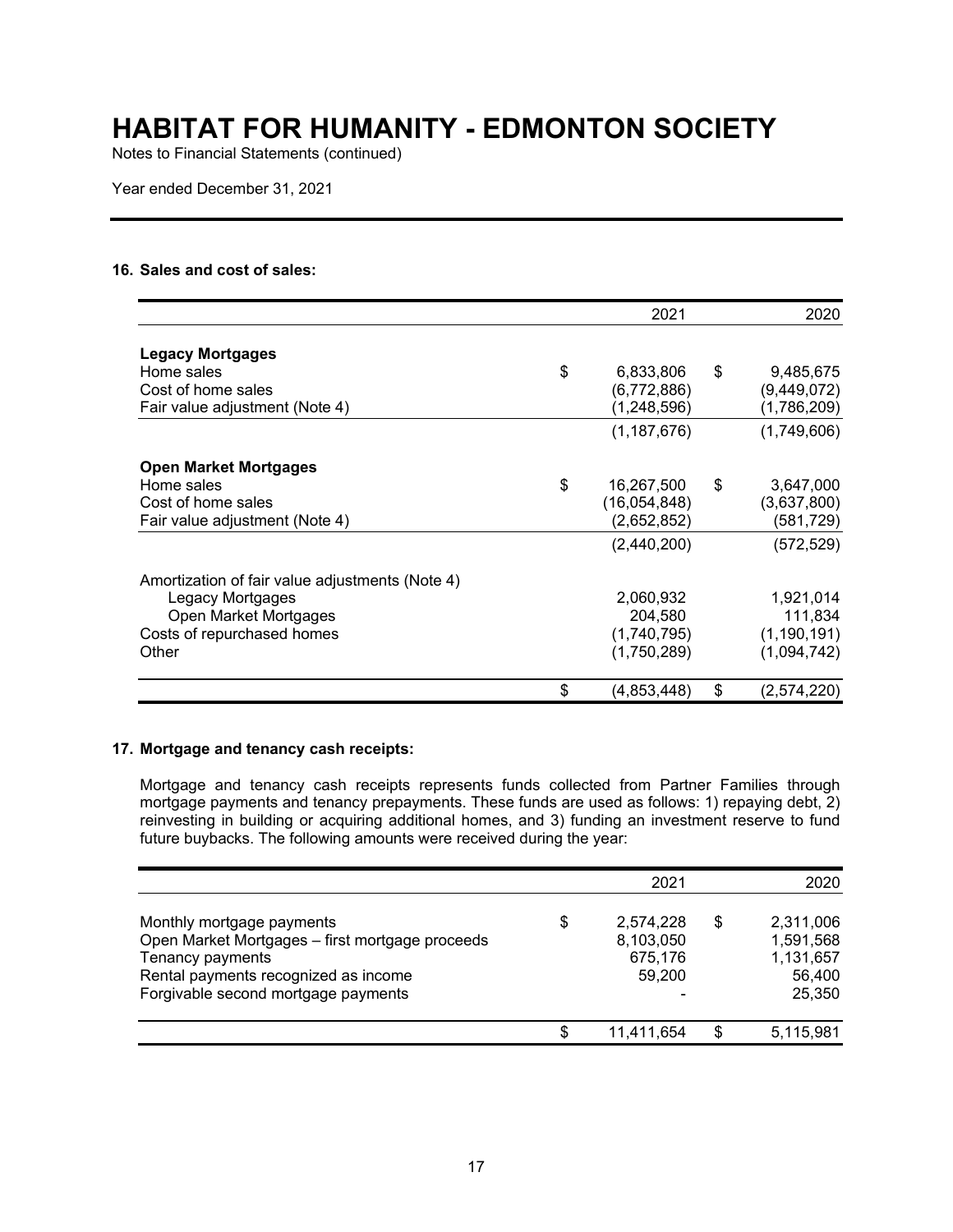Notes to Financial Statements (continued)

Year ended December 31, 2021

### **18. Habitat for Humanity Canada fees:**

The Society remits payments for national programs and initiatives based on the number of families served, ReStore sales and nationally administrated gifts in kind. The Society expensed a tithe fee of \$2,500 for 35 (2020 - 45) families served. Fees incurred during the year consists of the following:

|                                                                               | 2021                                        | 2020                                        |
|-------------------------------------------------------------------------------|---------------------------------------------|---------------------------------------------|
| ReStore fees<br>Tithe fees<br>Annual fee<br>Build & Restore gift in kind fees | \$<br>201,373<br>87,500<br>50,000<br>10,206 | \$<br>169,261<br>112,500<br>50,000<br>5,703 |
|                                                                               | 349,079                                     | \$<br>337,464                               |

### **19. Commitments:**

Minimum annual base lease payments on five facilities are as follows:

| 2022       | \$<br>979,633   |
|------------|-----------------|
| 2023       | 910,760         |
| 2024       | 745,982         |
| 2025       | 581,204         |
| 2026       | 517,369         |
| Thereafter | 1,600,000       |
|            |                 |
|            | \$<br>5,334,948 |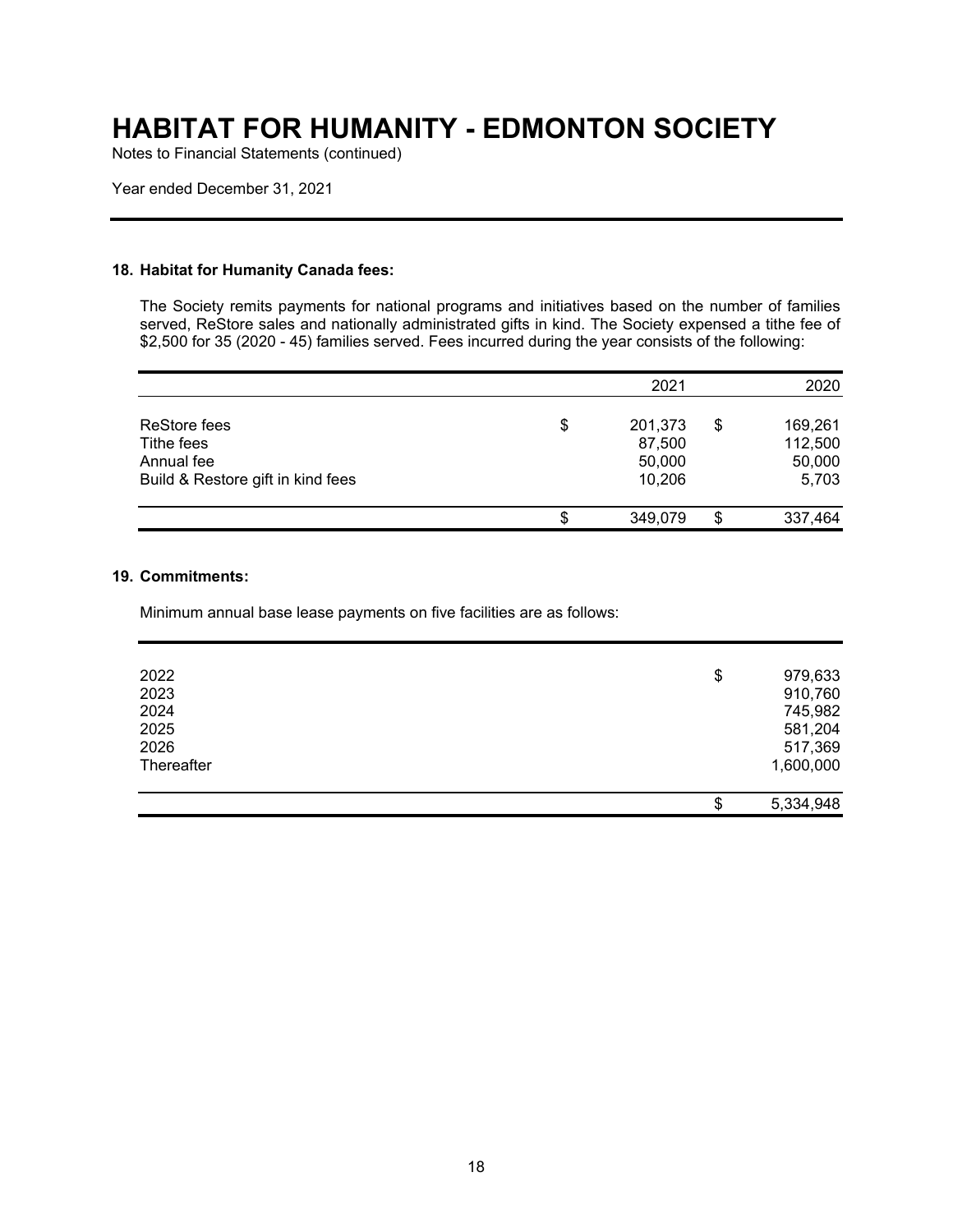Notes to Financial Statements (continued)

Year ended December 31, 2021

### **20. Financial risk:**

a) Credit risk:

The Society is exposed to credit risk in the event of non-payment of mortgages by Partner Families or from non-collection of accounts receivable. Management believes that the credit risk from noncollection of mortgages is mitigated as the carrying value of the mortgages is secured by the value of the underlying homes. Further, the credit risk arising from non-payment of accounts receivable balances is minimal as the amounts are due primarily from government bodies.

The Society is exposed to real estate fluctuation risks on repurchased homes. The repurchase price is based on the fair market value at the time of the original Partner Family's move in date, while the subsequent sales price to the new Partner Family is based on the current market value.

b) Liquidity risk:

The Society manages its liquidity risk by monitoring forecasted and actual cash flows and financial liabilities.

c) Market risk:

Market risk is comprised of currency risk, interest rate risk and other price risk. The Society is exposed to fluctuations in interest rates as its banking facilities bear interest at variable rates. The mortgages receivable do not bear interest rate risk given that they are non-interest bearing. The Society is not exposed to significant currency risk or other price risk.

### **21. Impact of COVID-19:**

In 2020, the COVID-19 outbreak was declared a pandemic by the World Health Organization and has had a significant financial, market and social dislocating impact.

At the time of approval of these financial statements, the Society has experienced the following indicators of financial implications and undertaken the following activities in relation to the COVID-19 pandemic.

- All ReStore retail locations have restricted customer shopping capacity and reduced store operating hours to the date of the auditor's report based on public health guidelines; in-home donation pickups have been eliminated (curbside and business pickups only);
- While efforts continue to maintain employment for all staff leveraging federal COVID-19 relief subsidies, temporary wage and pension reductions were made to higher income earners early in the pandemic;
- Volunteer capacity has been dramatically reduced (both to the general public and partner families);
- While fundraising activities continue, event activities have been reduced or moved to an on-line environment;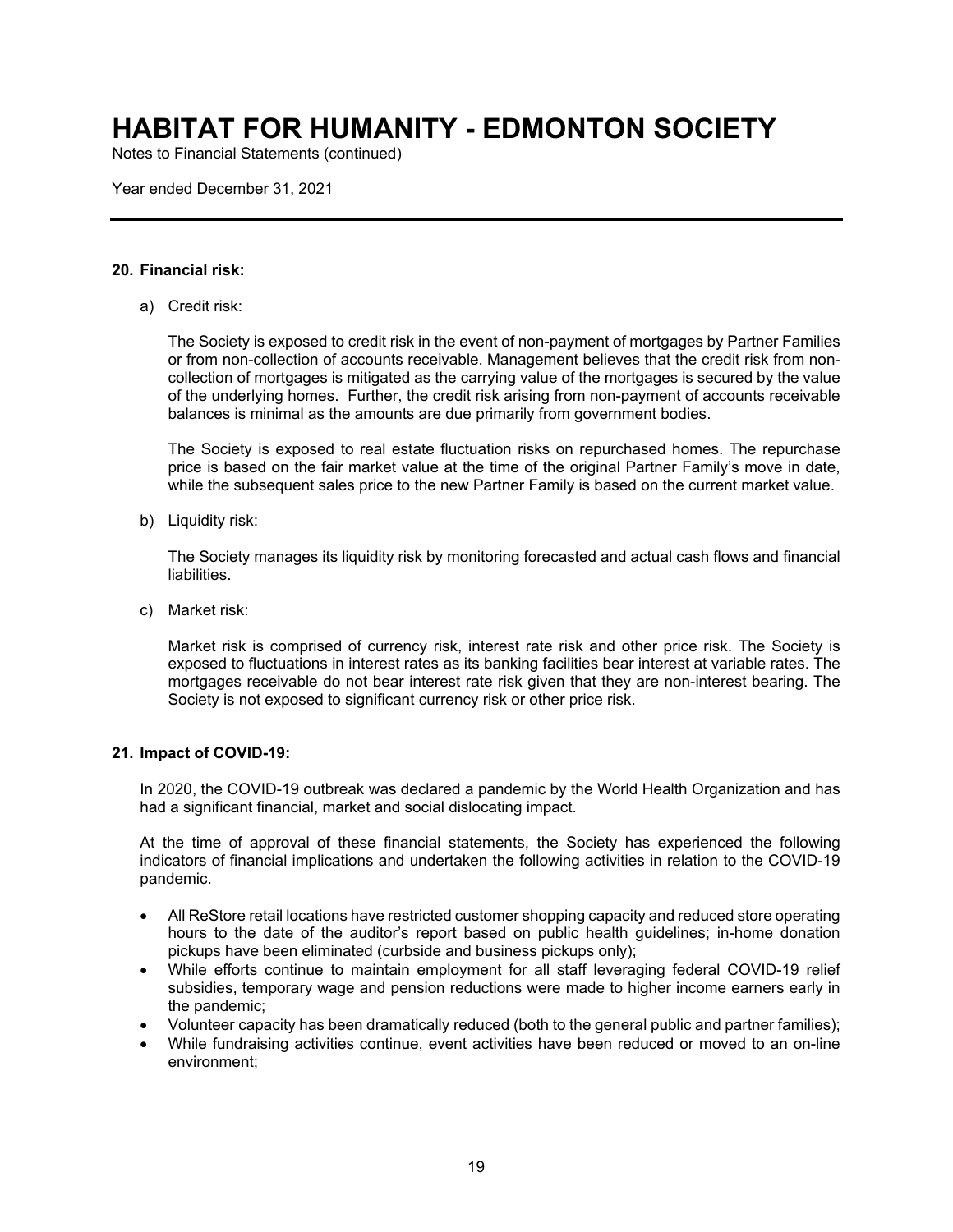Notes to Financial Statements (continued)

Year ended December 31, 2021

### **21. Impact of COVID-19 (continued):**

- Partner Family monthly mortgage payments have been deferred for families experiencing financial hardship;
- Where feasible, staff have been encouraged to work from home; Provincial rules around social distancing are being enforced for all staff and volunteers.

#### **22. Comparative figures:**

Certain comparative figures have been reclassified to conform to the current year's presentation.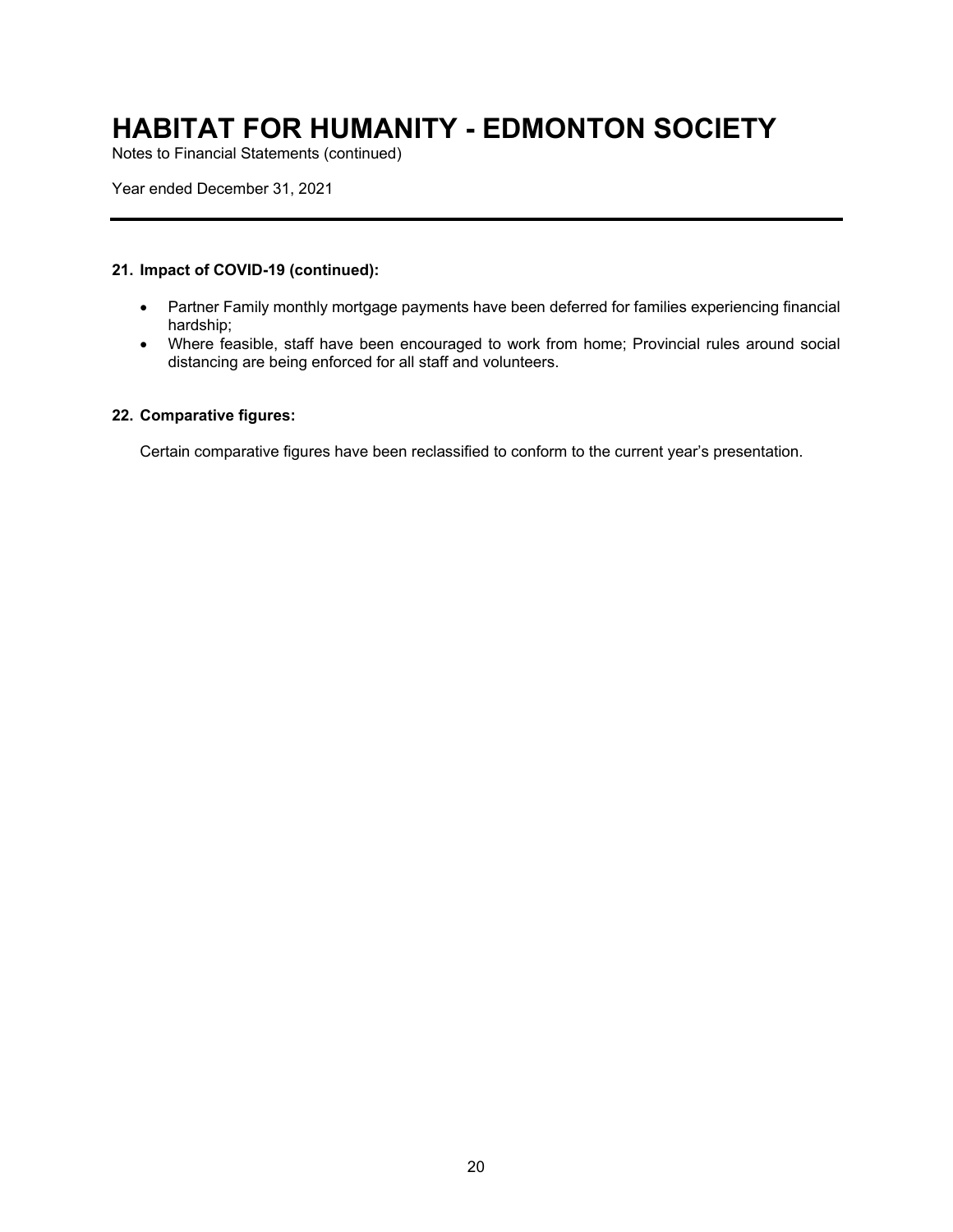Schedule 1 - Homes Asset Inventory

Year ended December 31, 2021

|                          | Number of<br>Homes | 2021             |
|--------------------------|--------------------|------------------|
|                          |                    |                  |
| Homes held for sale:     |                    |                  |
| Edmonton                 | 39                 | \$<br>9,133,979  |
| St. Albert               | 11                 | 2,548,500        |
| <b>Cold Lake</b>         | 22                 | 2,356,960        |
| Fort Saskatchewan        | $\overline{7}$     | 2,164,327        |
| <b>Stony Plain</b>       | 10                 | 1,892,018        |
| Edson                    | 8                  | 1,714,479        |
| <b>Grande Prairie</b>    | 5                  | 1,535,000        |
| Lloydminster             | $\,6$              | 975,514          |
| Rocky Mountain House     | 3                  | 649,819          |
| <b>Spruce Grove</b>      | $\overline{2}$     | 557,053          |
| Whitecourt               | $\overline{2}$     | 494,628          |
| Wetaskiwin               | $\overline{2}$     | 408,533          |
| Hinton                   | 1                  | 219,969          |
| Fairview                 | 1                  | 170,000          |
| Wainwright               | 1                  | 151,421          |
|                          | 120                | \$<br>24,972,200 |
|                          |                    |                  |
|                          | 2021               | 2020             |
| Homes held for sale      | 120 homes          | 157 homes        |
| Construction in progress | 2 homes            | 6 homes          |
| Land for future builds   | 12 lots            | 12 lots          |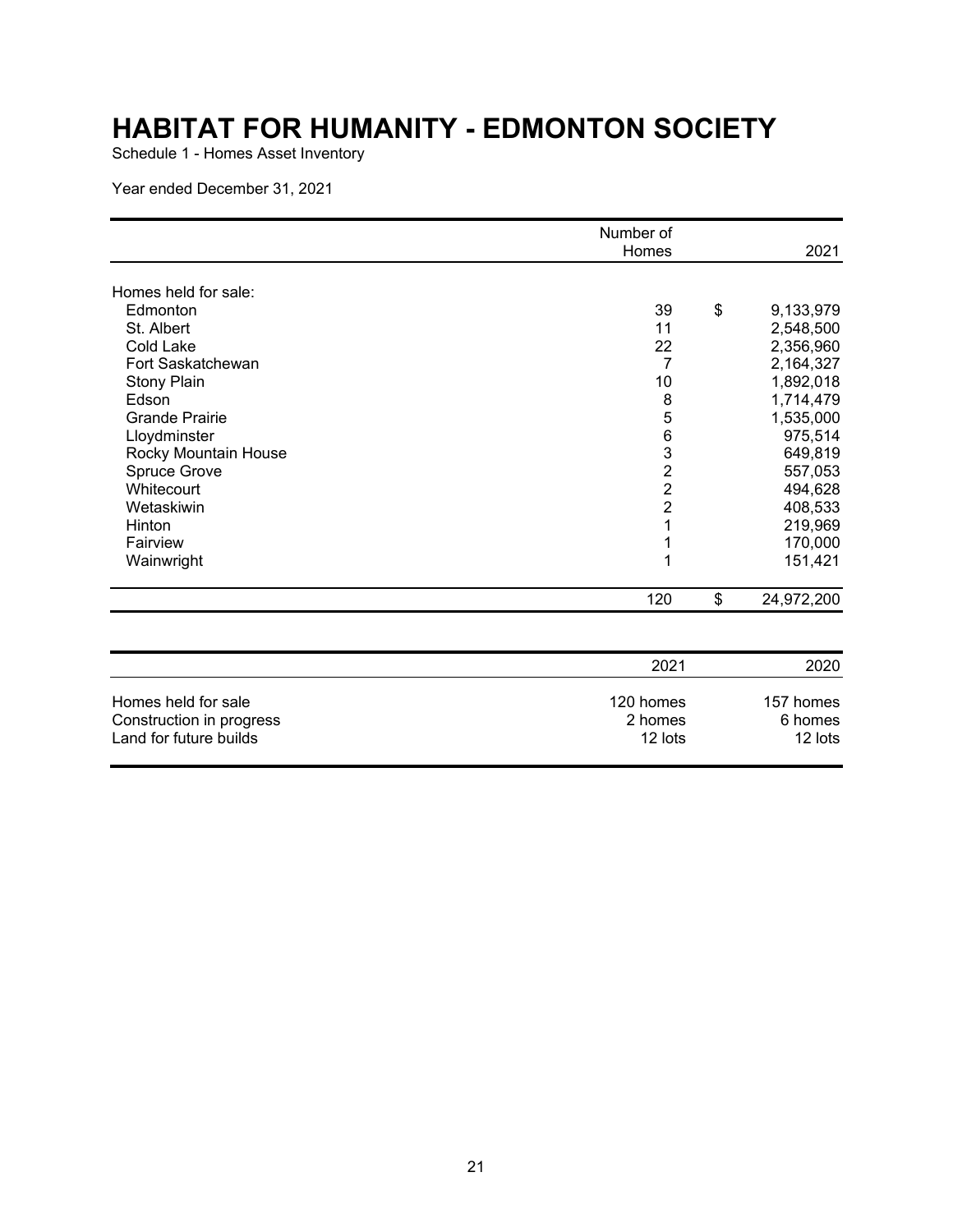Schedule 2 - Program Expenses

Year ended December 31, 2021, with comparative information for 2020

|                                     | 2021            | 2020            |
|-------------------------------------|-----------------|-----------------|
|                                     |                 |                 |
| Homeowner and community support     |                 |                 |
| Salaries and benefits               | \$<br>557,546   | \$<br>744,207   |
| Partner Family home expenses        | 421,824         | 172,541         |
| Habitat for Humanity Canada tithe   | 87,500          | 112,500         |
| Other                               | 52,066          | 15,412          |
| <b>Contracted services</b>          | 39,038          |                 |
| Travel                              | 1,724           | 3,117           |
|                                     | 1,159,698       | 1,047,777       |
| Interest on bank overdraft and debt |                 |                 |
| Interest on debt                    | 723,447         | 771,987         |
| Interest on bank overdraft          | 62,853          | 99,792          |
|                                     | 786,300         | 871,779         |
| <b>Volunteer support</b>            |                 |                 |
| Salaries and benefits               | 257,486         | 314,564         |
| Volunteer meals and other expenses  | 41,438          | 39,035          |
| Amortization                        | 600             | 600             |
|                                     | 299,524         | 354,199         |
| <b>Capacity building</b>            |                 |                 |
| <b>Facilities</b>                   | 250,875         | 250,099         |
| Salaries and benefits               | 85,545          | 218,426         |
| Amortization                        | 2,294           | 3,934           |
| Allocations to builds               | (194, 210)      | (185, 085)      |
|                                     | 144,504         | 287,374         |
|                                     | \$<br>2,390,026 | \$<br>2,561,129 |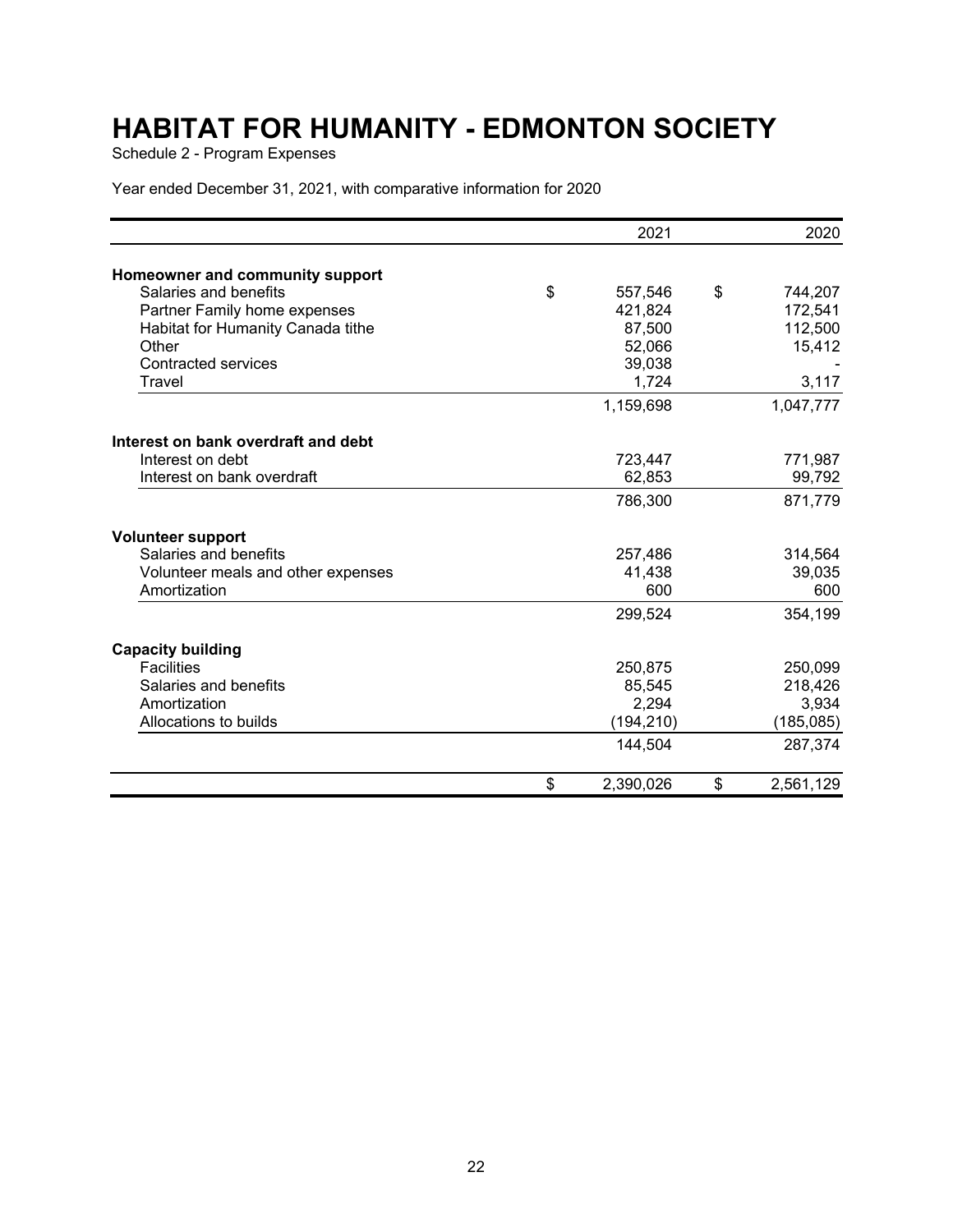Schedule 3 - ReStore

Year ended December 31, 2021, with comparative information for 2020

|                           | 2021            | 2020            |
|---------------------------|-----------------|-----------------|
| <b>Revenue</b>            |                 |                 |
| Sales                     | \$<br>4,812,892 | \$<br>3,755,718 |
| Donations                 | 165,000         | 121,126         |
| Grants                    | 25,603          | 29,000          |
| Other income              | 2,236           | 5,059           |
|                           | 5,005,731       | 3,910,903       |
| <b>Expenses</b>           |                 |                 |
| Salaries and benefits     | 2,264,073       | 1,752,406       |
| <b>Facilities</b>         | 1,103,577       | 746,199         |
| Fees and dues             | 205,927         | 173,989         |
| Other                     | 81,017          | 86,224          |
| Amortization              | 60,339          | 35,028          |
| Travel                    | 46,643          | 26,124          |
| Bank charges              | 40,110          | 31,557          |
| Advertising and promotion | 37,526          | 29,226          |
|                           | 3,839,212       | 2,880,753       |
| ReStore contribution      | \$<br>1,166,519 | \$<br>1,030,150 |
| Gross margin              | 23%             | 26%             |